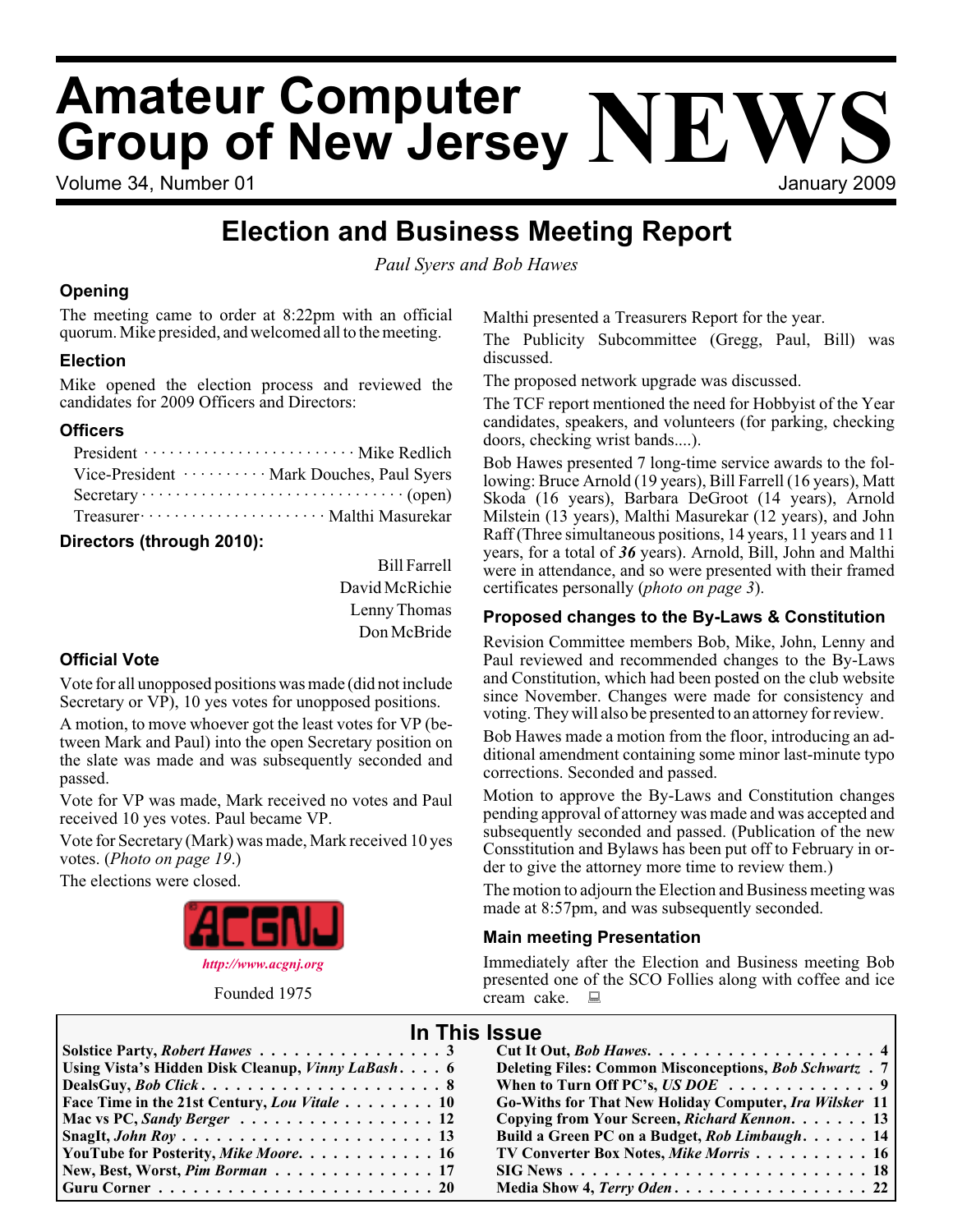| <b>Officers, Directors and Leaders</b> |                                |                    |                             |                     |                    |
|----------------------------------------|--------------------------------|--------------------|-----------------------------|---------------------|--------------------|
| <b>Officers</b>                        |                                |                    | <b>Board of Directors</b>   |                     |                    |
| President                              | Mike Redlich                   | (908) 246-0410     | Director Emeritus           | Sol Libes           | $(609)$ 520-9024   |
| Vice President                         | Paul Syers                     | $(732) 572 - 3481$ | Through 2009                | Gregg McCarthy      |                    |
| Treasurer                              | Malthi Masurekar               | (732) 560-1534     |                             | Arnold Milstein     | $(908)$ 753-8036   |
| Secretary                              | <b>Mark Douches</b>            | $(908) 889 - 2366$ | John Raff                   |                     | $(973)$ 992-9002   |
| Past President                         | Evan Williams                  | $(908)$ 359-8070   |                             | <b>Bob Hawes</b>    |                    |
|                                        |                                |                    | Through 2010                | David McRitchie     |                    |
|                                        | <b>Special Interest Groups</b> |                    | Don McBride                 | $(732)$ 560-0369    |                    |
| C Languages                            | Bruce Arnold                   | $(908)$ 735-7898   |                             | <b>Bill Farrell</b> | $(732) 572 - 3481$ |
| Firefox Activity                       | David McRitchie                |                    |                             | Lenny Thomas        |                    |
| Genealogy                              | Frank Warren                   | $(908)$ 756-1681   | <b>Standing Committees</b>  |                     |                    |
| Investing                              | Jim Cooper                     |                    | APCUG Rep.                  | Frank Warren        | $(908) 756 - 1681$ |
| Java                                   | Michael Redlich                | $(908) 537 - 4915$ | <b>Facilities</b>           | John Raff           | $(973)$ 992-9002   |
| Layman's Forum                         | Matthew Skoda                  | $(908)$ 359-8842   | Financial                   | <b>Mark Douches</b> | $(908) 889 - 2366$ |
| <b>LUNICS</b>                          | Andreas Meyer                  |                    | Historian                   | Lenny Thomas        |                    |
| NJ Gamers                              | Gregg McCarthy                 |                    | Membership                  | <b>Mark Douches</b> | $(908) 889 - 2366$ |
| VBA & Excel                            | James Ditaranto                | (201) 986-1104     | Newsletter                  | $-$ open $-$        |                    |
| Web Dev                                | Evan Williams                  | $(908)$ 359-8070   | <b>Trenton ComputerFest</b> | Mike Redlich        | $(908)$ 246-0410   |
| <b>Window Pains</b>                    | John Raff                      | $(973)$ 992-9002   | Vendor Liaison              | Arnold Milstein     | $(908) 753 - 8036$ |
|                                        |                                |                    | Webmaster                   | John Raff           | (973) 992-9002     |

## **ACGNJ News**

**Publisher**

**Editor** Barbara DeGroot 145 Gun Club Road Palmerton PA 18071 Tel: (570) 606-3596 bdegroot@ptd.net

**ACGNJ News** is published by the Ama- teur Computer Group of New Jersey, In- corporated (ACGNJ), PO Box 135, Scotch Plains NJ 07076. ACGNJ, a non-profit ed-<br>ucational corporation, is an independent computer user group. Opinions expressed herein are solely those of the individual author or editor. This publication is **Copy-**<br>**right** © 2009 by the Amateur Computer<br>**Group of New Jersey, Inc., all rights re-Group of New Jersey, Inc., all rights re- served. Permission to reprint with ap- propriate credit is hereby given to non-profit organizations.**

**Submissions:** Articles, reviews, cartoons, illustrations. Most common formats are ac- ceptable. Graphics embedded in the docu- ment must also be included as separate files. Fax or mail hard copy and/or disk to editor; OR e-mail to Editor. **Always con**firm. Date review and include name of word processor used, your name, address and phone *and* name, address and phone of manufacturer, if available.

**Tips for reviewers:** Why does anyone need it? Why did you like it or hate it? Ease (or difficulty) of installation, learning and use. Would you pay for it?

**Advertising:** Non-commercial announce- ments from members are free. Commercial ads 15 cents per word, \$5 minimum. Camera ready display ads: Full page (7 x 10 inches) \$150, two-thirds page  $(4\frac{1}{2} \times 10)$  \$115, half-page \$85, one-third \$57, quarter \$50, eighth \$30. Discount 10% on 3 or more con- secutive insertions. Enclose payment.

**Publication Exchange:** Other computer user groups are invited to send a subscription to ACGNJ at the address below. We will re- spond in kind.

**Address Changes** should be directed to Martin Rosenblum (*m.rosenblum@ieee.org*) and/or to his attention at ACGNJ at the ad- dress below.

**Membership**, including subscription: 1 year \$25, 2 years \$40, 3 years \$55. Student or Senior Citizen (over 65): 1 year \$20, 3 years \$45. Family of member, without subscription, \$10 per year. Send name, address and payment to ACGNJ, PO Box 135, Scotch Plains NJ 07076.

**Typographic Note**: The ACGNJ News is produced using Corel Ventura 5. Font fami- lies used are Times New Roman (TT) for body text, Arial (TT) for headlines.

#### **E-Mail Addresses**

Here are the e-mail addresses of ACGNJ Officers, Directors and SIG Leaders (and the Newsletter Editor). This list is also at (*<http://www.acgnj.org/officers.html>*).

| Bruce Arnold         | barnold@ieee.org                              |
|----------------------|-----------------------------------------------|
| Jim Cooper           | $\lim$ ( $a$ ) the coopers.org                |
| Barbara DeGroot      | bdegroot@ptd.net                              |
| Mark Douches         | pcproblems@pobox.com                          |
| David Eisen          | ultradave@gmail.com                           |
| <b>Bill Farrell</b>  | wfarr18124@aol.com                            |
| Manuel Goyenechea    | Goya@acgnidotnetsig.org                       |
| <b>Bob Hawes</b>     | bob.hawes@acgnj.org                           |
| Sol Libes            | sol@libes.com                                 |
| Malthi Masurekar     | masureka@umdnj.edu                            |
| Don McBride          | don@mcbride.name                              |
| Gregg McCarthy       | greggmc@optonline.net                         |
| David McRichie       | dmcritchie@hotmail.com                        |
| Andreas Meyer        | lunics@acgnj.org                              |
| Arnold Milstein      | mrflark@yahoo.com                             |
| John Raff            | $\overline{\text{iohn}(a)}$ raff.com          |
| Mike Redlich         | mike@redlich.net                              |
| Matt Skoda           | som359@aol.com                                |
| Keith Sproul         | ksproul@noc.rutgers.edu                       |
| Paul Syers           | paul.syers@acgnj.org                          |
| Lenny Thomas         | lennythomas@technologist.com                  |
| <b>Scott Vincent</b> | scottvin@optonline.net                        |
| Frank Warren         | kb4cyc@webwarren.com                          |
|                      | Evan Williams tech@evanwilliamsconsulting.com |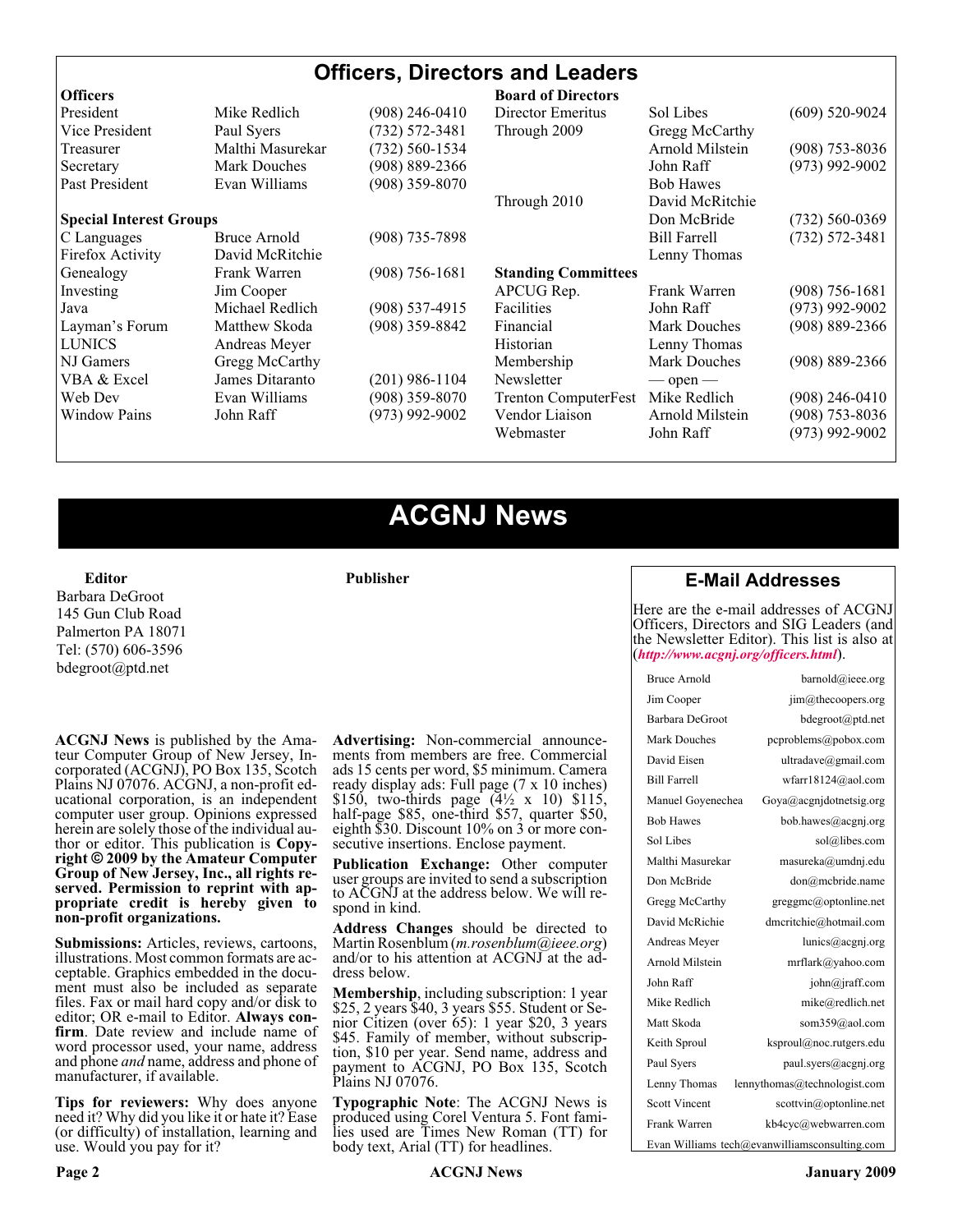## **A Solstice Party (Main Meeting Presentation)**

*Bob Hawes (bob.hawes@acgnj.org), ACGNJ*

Once upon a time, in a far off mystical kingdom called California, a boy (Doug Michels) and his father (Larry Michels) founded a UNIX porting and consulting company named the Santa Cruz Operation (or SCO for short). One December, a few years later, they decided to throw a big party for their employees. Rather than calling it a Christmas Party, they called it a Solstice Party instead. They held it again every year for about twenty years; but its date kept having to be pushed back until, for the last ten years or so, it was actually held in late April. It had more-or-less moved a quarter of the way around the solar system to the Vernal Equinox, but it was still called the Solstice Party. It also gave birth to another annual tradition: a live musical show called the SCO Follies.

Returning to present-day New Jersey, I volunteered to host the non-election part of the December  $5<sup>th</sup>$ , 2008 Main Meeting. Rather than making a presentation, I decided to hold a small Holiday Party. (I didn't think of calling it a Solstice Party. Maybe I should have). I planned to show *Willy Wonka and the Software Factory* (one of the nine videotaped SCO Follies that are now viewable over the Internet through YouTube) while serving ice cream cake and coffee. (As far as I could tell, nobody had made coffee at a club meeting since before the year 2000). While I cleaned out and tested the big 50 cup percolator, I didn't really expect to use it. I planned to rely on our two "12 cup" drip machines, one for regular and one for decaf. (Each makes about 7½ *real* cups). I figured that I'd have to refill one or both of them at least once. I bought the biggest ice cream cake I could find that would still fit in our freezer. I figured that I'd have some left over to take home with me. I got it wrong both ways.

The ravening hordes demolished the cake. I barely managed to get a piece for myself. On the other hand, neither of my initial coffee runs was even half consumed. I guess the coffee experiment can be officially considered a failure. As far as the video show went, I had some enthusiasm at the beginning, but I'd lost most of my audience by the end. This shouldn't be taken as criticism of the Follies. They're *very* good examples of amateur theatrics. I guess, at about 75 minutes, that it just ran too long. At least I can consider the ice cream cake to be a complete success. Maybe we can learn from the ups and downs of this meeting, and do it better next year.



Bob Hawes presented 7 long-time service awards to the following: Bruce Arnold (19 years), Bill Farrell (16 years), Matt Skoda (16 years), Barbara DeGroot (14 years), Arnold Milstein (13 years), Malthi Masurekar (12 years), and John Raff (Three simultaneous positions, 14 years, 11 years and 11 years, for a total of *36* years). Malthi, John, Bill and Arnold were in attendance, and were presented with their framed certificates personally. At the right is a representative sample of the certificates.

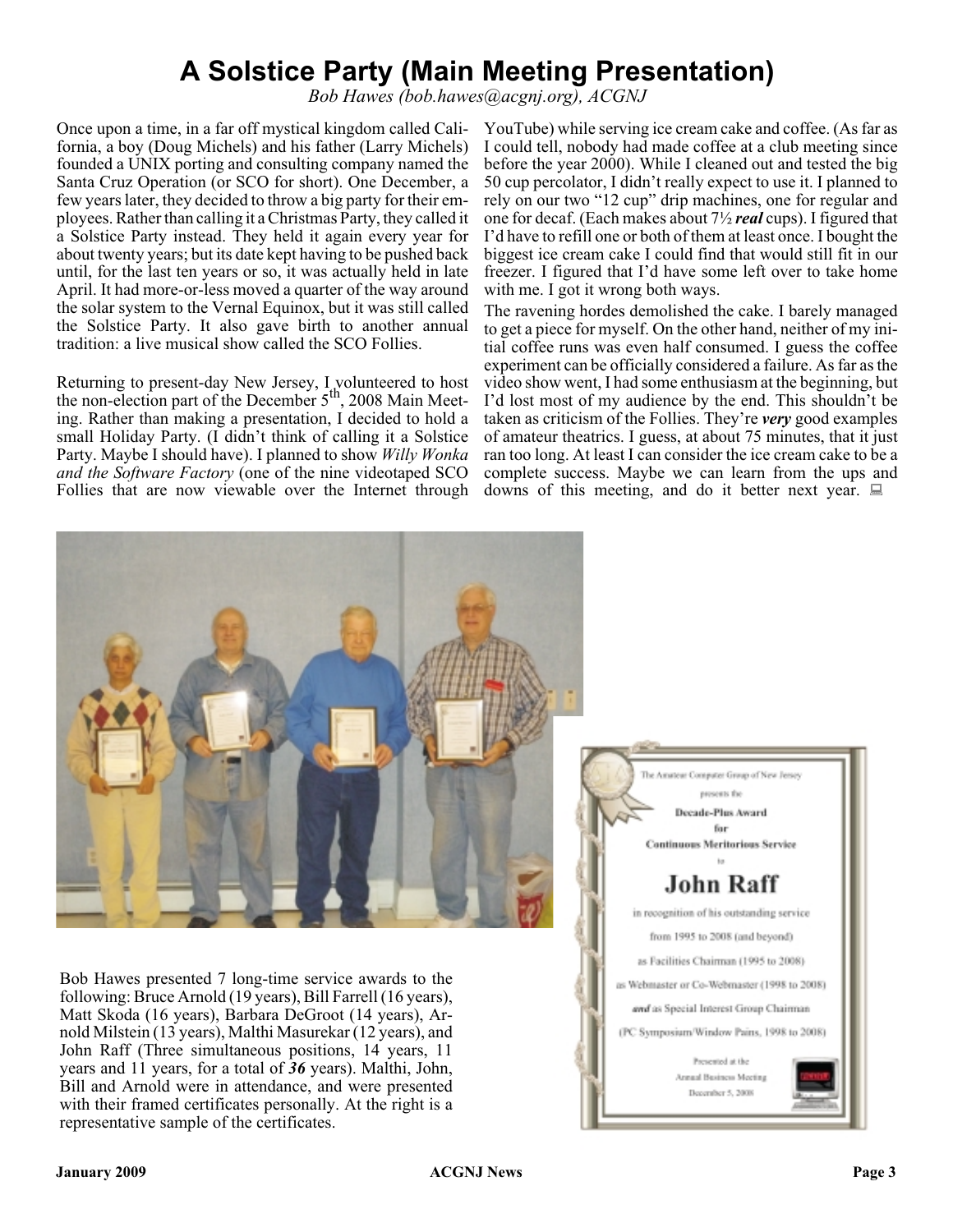## **Cut It Out**

#### *Bob Hawes (bob.hawes@acgnj.org), ACGNJ*

Literally, this article ought to be called Copy It Out, but that Foxit from the XP Command Prompt with the "/?" switch just doesn't have the same Deja-Vu-ish ring to it. (I like using clichés in my titles almost as much as I like using silly jokes). Anyway, this article was inspired by a fellow ACGNJ member. At one of our Special Interest Group meetings, he demonstrated a "new" feature he'd found in newsletter PDF files that were posted on the Internet by another club. On our club computer, he highlighted text in one of those files, and pasted it into a new file that he'd created. He then criticized us because he couldn't do the same thing from our newsletters.

I was amazed, astonished and confused. I'd always thought that paying Adobe enormous piles of money for the full version of Acrobat was the only way to get any information out of a PDF file. When I got home, I went to that other club's website, and discovered that (after jumping through certain prerequisite hoops) I could do the same thing. Intrigued, I called up one of *our*recent newsletters, and found that I could do it there, too.

It seems that I've been the victim of a self-fulfilling prophecy. Because I assumed that I couldn't copy information out of a PDF file, I never even looked to see if I *could*. (Apparently, my aforementioned fellow member also fell into the same trap, at least as far as ACGNJ newsletters went). Wondering just how long this had been going on, I began a systematic investigation. It turns out that you can do this in *any* PDF file that *wasn't* scanned in from already printed pages. For our newsletter, that means any file from January 1998 onward except for the June 1998 and November 2000 issues (and mysteriously *including* the July 1995, August 1995 and January 1996 issues).

I'm sure that some of you figured out this technique by yourselves a long time ago; but I'm also certain that many of my readers followed the same prevailing common wisdom as I did, and never even tried. Now, I'm going to reveal the "secret" to everyone. We'll look at four experimental subjects: Acrobat Reader 5.0 (from before Adobe changed the name) under Windows XP, Adobe Reader 6.0 under Windows 98 SE, Adobe Reader 7.0 under Windows XP, and Foxit Reader 2.3 under Windows XP. (I *never* use any Adobe versions above 7. They have too much "phone home" capabilities for my taste; and sorry, no Linux programs this time).

I briefly mentioned Foxit in my November 2008 article *Turkey with Gremlins*, giving it only a so-so review. However, it's since become my preferred PDF reader. It's not perfect, but I like it better than the Adobe products. One thing I particularly didn't like at first was the advertisement in the upper right hand corner. (Actually, the Adobe products each have somewhat similar "features" in just about the same places, but theirs aren't nearly as annoying). In a sort-of halfway nice-guy gesture, Foxit provides a way for users to turn their ad off. If you select the "View" menu from the Menu Bar, one of the nineteen options is Advertisement, which comes up checked by default. Simply un-check it, and the ad goes away; but the next time you start Foxit, it's back. There's no way to save your settings and keep it turned off permanently. I ran

added, thinking that they might have stuck in a special "off" option for knowledgeable users. Unfortunately, none of the seven "Usage" switches listed in the little window that popped up concerned the advertisement. So much for niceness. Strangely (though maybe it's just from familiarity), ever since I found out that I *could*, in fact, temporarily turn off the ad any time I want, I usually don't bother.

Personally, I have two programs capable of making PDF files: Writer (the word processor component of OpenOffice.org 2.2.0) and Scribus 1.3.3.12 (a free and very, very good open source desktop publisher). For my first two experimental sources, I chose a file produced by each program, both containing combinations of text and images. For my third source, I chose one of our newsletter PDF files (created by Corel Ventura Publisher 5). For my destinations, I pasted text into TXT files opened in Microsoft ® Notepad; and I pasted images into various file formats (BMP, GIF, JPG, PNG, etc.) opened in Microsoft ® Paint. (XP specified Version 5.1 for both programs. Windows 98 SE*didn't* list version numbers for either). You might guess that I wouldn't have gone into that much detail if my experiments hadn't been mostly successful; and you'd be right. With the exceptions to be noted further below, I was able to copy both text and graphics out of all three experimental source files, using all four experimental subject programs.

Here's the "secret": Each program starts up with the mouse pointer set to the "Hand" tool by default. To get stuff out, you need to change tools. We'll examine our subjects by seniority, oldest first. Acrobat Reader 5.0 has a Text Select Tool and a Graphics Select Tool, located *only* as icons on its Tool Bar. On the Adobe Reader 6.0 Menu Bar, if you select the Tools menu, and then the Basic sub-menu, you'll find Select Text and Select Image options. By default (although it's removable), there is also a Select Text icon on the Tool Bar. Plus, if you click on the drop-arrow *next* to that Select Text icon, you'll get the same Select Text *and* Select Image options that you got from the Menu Bar. On the Adobe Reader 7.0 Menu Bar, if you select Tools, then Basic, you'll find a single Select option that handles both text and images. There's also a single Select icon on the Tool Bar as well. All three Adobe products passed all of my tests with flying colors. In addition to complete images, with all three you can copy just parts of images, too.

Now for Foxit. If you click the Tools menu on the Menu Bar, you'll find a Select Text option. There's also a Select Text icon on the Tool Bar. Foxit Reader 2.3 passed all of my text tests just fine. However, it contains absolutely *no* graphics copying capabilities. To work with images, you have to download the evaluation version of Foxit PDF Editor 2.0. This is not an intuitively obvious user-friendly program (at least as far as *my* intuition is concerned). However, I was eventually able to figure out how to copy a whole image into the clipboard. From there, it was a snap to paste it into Paint.

*Continued*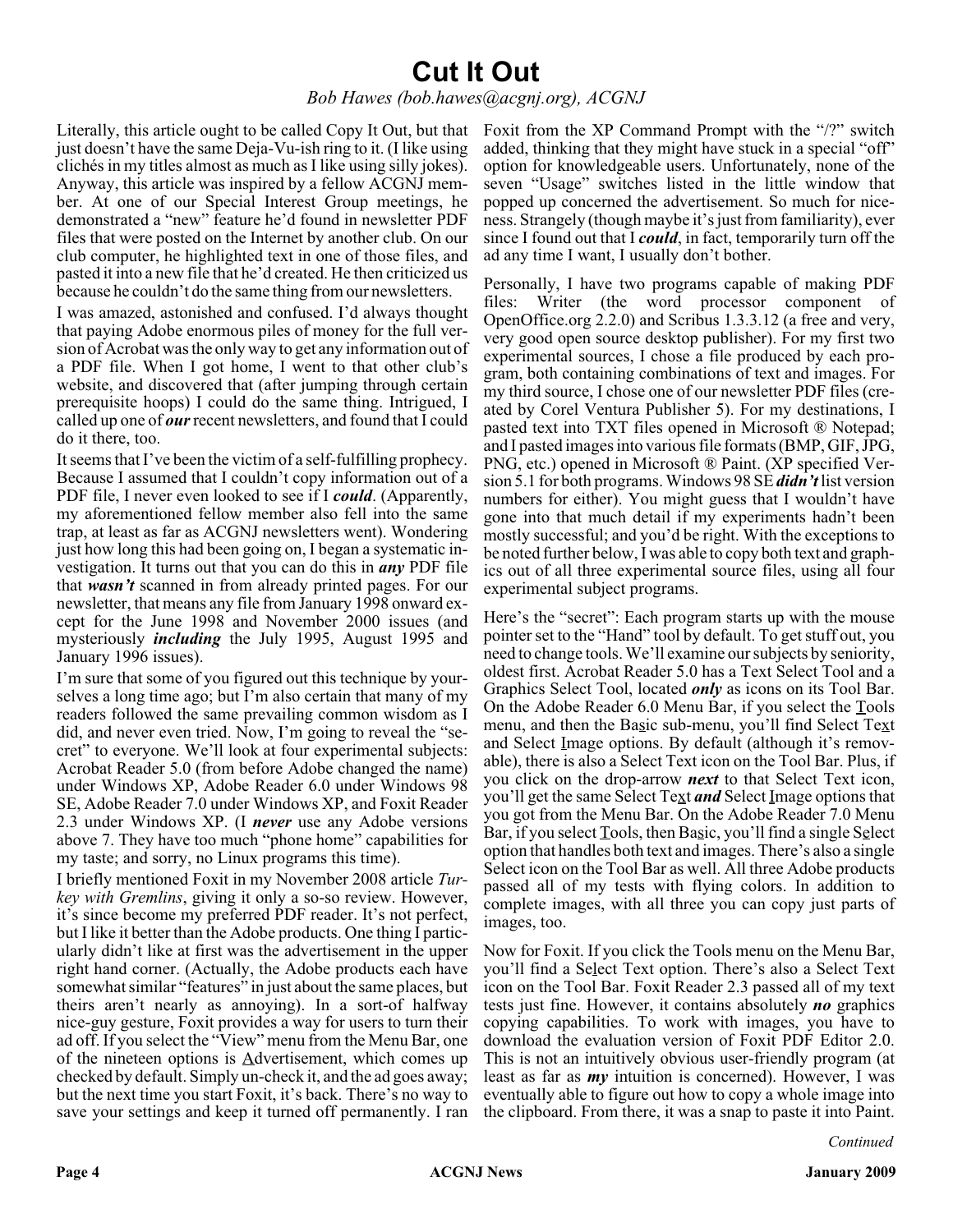(Maybe I'll also figure out how to do partial images someday, but not yet).

Every time you start Foxit PDF Editor, you get a message stating that you can use all of its features; but if you change and then save a PDF document, an evaluation mark will be put on every page that you modified. To test this, I deleted an image from one of my expendable PDF test files, and saved the file. Then, when I viewed that file with Foxit Reader, I found the following message (in red letters) in the upper right hand corner, just like they promised:

Edited by Foxit PDF Editor

Copyright (c) by Foxit Software Company, 2004 - 2007 For Evaluation Only.

Going back to the image I'd pasted into Paint, I saved that file after adding a tiny black rectangle to one side (as my own mark). Then, when I opened it in Windows Picture and Fax Viewer, I saw my pasted image, my little black rectangle, and *nothing* else. So I can use my evaluation version of Foxit PDF Editor to copy images out of PDF files if I need to, without any penalties. In addition, it's supposedly an exceptional PDF editor. Maybe, given time and practice, I'll learn how to use it properly. Someday, it might even be worth my while to actually pay them for the full version. Unfortunately, my current experience leads me to the conclusion that I *can't*recommend it to anyone else. Therefore, I haven't included any instructions (based on my woefully incomplete knowledge of how to use it) here.

I don't know whether they just haven't yet gotten around to adding the image selection feature to Foxit Reader, or if they left it out on purpose. Whatever the case, this lack (and that annoying ad) keeps me from giving Foxit Reader 2.3 the high recommendation that it would otherwise deserve.

Some final caveats: There are definite disadvantages to using a text file as your destination. However, I think that they are much preferable to the damage that could be caused by copying who-knows-what hidden control codes directly into a word processing document. I follow this same rule when copying text from the Internet. Here's what happened one time when I *didn't*.

It was late, I was doing a read-through of a draft newsletter article, and my deadline was "breathing down my neck". I decided that one section was a little weak, and thus required punching up. I already knew exactly where the information I needed could be found on the Internet, so I went there, located what I wanted, copied it, and then pasted it directly into my DOC file. The trouble was, absolutely nothing appeared on my screen. Thinking I'd messed up the copy process, I went back and did it again; and I got exactly the same result: nothing. After a few more frustrating failures, it finally occurred to me that the web site that I was trying to copy from was displayed in white letters on a black background. *All* of my copy operations had been successful; but because I'd been pasting white text onto a white background, I just couldn't*see* any of it.

Now, that was just an innocuous coloring error. Have you ever looked at the complete contents of an HTML file that was created by Microsoft Word? I'd say that less than 10% of it is

data (legible characters that would actually be displayed on the computer screen). At most, a further 1% consists of required HTML commands. The rest is made up of ridiculously over-elaborate and absolutely unnecessary code. Who knows what unanticipated consequences might occur if random, incomplete sections of such code were to be copied into another word processor document? I certainly *don't* want to find out.

Even when using a text file as the destination for a PDF copy, you should be careful. There are strange things going on "behind the scenes" in PDF files that may affect the text that you're trying to copy. Sometimes, blocks of text that you highlighted in the source file will be copied to your destination file in a different order. Sometimes, text in the source which seems to be contiguous just flat out refuses to be highlighted for selection all at once. (In that case, get what you can the first time, then go back for the rest. You'll have to edit everything back together later). Finally, sometimes the text selection tool follows a sort-of "rectangular" rule (as if you were laying out some kind of "highlighting" frame on top of your source document). If this happens, and you accidentally stop your selection box just a tiny little bit short, it's possible to lose the first and/or last few letters from each and every line in *all* of your paragraphs. (Acrobat Reader 5.0 had a Column Select Tool which could do this anywhere, anytime, on purpose. That particular idea doesn't seem to have been carried over into Adobe Reader 6.0 or 7.0).

Here are some other things that happened during several of my tests: First, of course, effects like bold, italics, underlining, strikeout and colors were lost. (You have to expect that when pasting into a text file). Blank lines between paragraphs were NOT copied (they just vanished). Occasionally, a single space that should have been between two words disappeared as well. What would have been "soft" returns on the document were copied as "hard" returns in the text file. "Straight-up" quotation marks (ASCII Code 34 in decimal notation, where there's only one symbol displayed for both opening and closing quotes) were copied correctly. The more elaborate "curved" quotation marks used by word processors (which use two different symbols that look like they were both made from double commas, with the opening pair seeming to be upside-down) were displayed by Windows 98's Notepad as little black boxes. (Those are Extended ASCII Codes 147 and 148 in decimal notation, which plain-vanilla text editors often see as unprintable characters). However, the codes themselves weren't changed, because they displayed correctly when later copied into a word processor file.

Isn't it fun to learn something new?

See you next month.  $\Box$ 

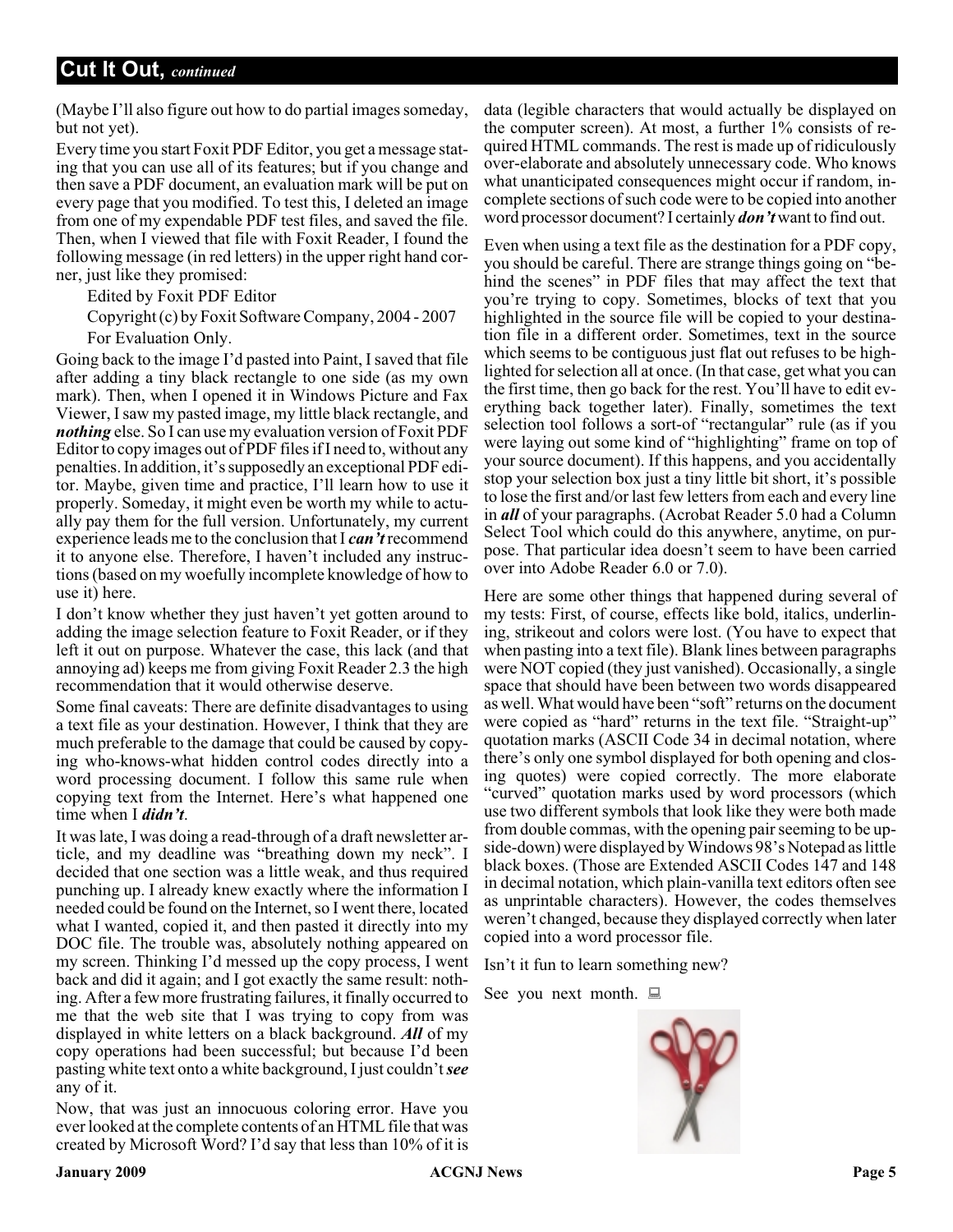## **Using Vista's Hidden Disk Cleanup Options**

*Vinny La Bash (vlabash(at)comcast.net), Sarasota Personal Computer Users Group, Inc (www.spcug.org)*

Windows Vista. It's built into the operating system, it works, and it's free. It's also a tool that removes many potential problems such as corrupt files that may be causing difficulties or could cause computer ills in the future. One of its minor shortcomings is that it doesn't detect and eliminate wasteful duplicate files. This is a very insignificant quibble as Microsoft never claimed it could do that in the first place. That ability is an item on my wish list for the next version. Overall it's a very useful tool that everyone should be familiar with.

There is more to Disk Cleanup than removing junk files and recovering gigabytes of disk space. It's amazing how 'temporary' files can hang around for months in the little used crannies of a disk drive. Poorly written install and uninstall routines are largely responsible, but software glitches and power hiccups leave their own share of digital detritus laying about.

Systems with more than a terabyte of storage are becoming common, and it's easy to lose track of even the largest files. Try locating a suitcase sized patch of land in an area with the dimensions of a football field and you'll have an idea of what I'm talking about. Aside from taking up space, these useless files can slow down searches, bloat your backups, and make Vista's slow defrag process even slower.

If you're not familiar with how Disk Cleanup works, you can access a good tutorial by clicking the Start icon, and then Help and Support. In the search box type Disk Cleanup, and you will get a list of items directly and indirectly related to the subject. You want the first three or four items in the list.

Let's access the normal version of Disk Cleanup by opening up the Computer icon on the Desktop, right-clicking the C: drive, and choosing Properties.

On the General tab locate the Disk Cleanup button just below and to the right of the disk graphic. You might want to make a note of how much used and unused disk space you have for a before and after comparison. Left-click on the Disk Cleanup button and you will get a message that Windows is doing some calculations. Eventually, you get a dialog box which displays various categories of files you can remove. Windows will let you peek at many of these files, but it's largely a waste of time. I've never found anything worth examining. Make a note of how many types of files Windows can remove, and then close all the dialog boxes.

You've just seen the standard way to access Disk Cleanup. Let's now ecamine Disk Cleanup with its deep cleaning options exposed. Vista's official file name for the Disk Cleanup utility is *cleanmgr*. Open the Start globe again and type *cleanmgr* on the Start Search box at the bottom of the menu. Press Enter and The Drive Selection dialog box appears. This is a great way to eliminate mouse clicks if we want a fast way of getting to a specific drive. However, this method doesn't display the extra functions we're looking for so close the dialog box down.

To access the enhanced options we need to use something called the System Agent or *sage* in conjunction with

There are many things to like about the disk cleanup utility in *cleanmgr*. Click the Start globe again and in the Start Search box type

#### Cleanmgr /sageset:1

Notice the space between *cleanmgr* and the forward slash. **Sageset** is a variation of the System Agent utility, and the number 1 allows you to select different cleaning options. You can use any number you want, even zero or negative numbers.

Disk Cleanup will now be running in a special setup mode that offers more cleaning options than the standard default. In addition, the System Agent will remember whatever cleanup options you select. When you run Cleanup again you don't have to make the same selections as long as you use the same number. That's what the System Agent set part does.

Press Enter to run the utility and wait for the **Disk Cleanup Settings** dialog box to appear. Highlight the individual cleanup options and in some cases there is additional information that is missing from the default dialog box. You also have more cleanup options.

You can select any number of options from just one to all of them. For maximum cleaning, select everything. When you're satisfied with the options you've selected, click the OK button and run the utility. When the job is done, go back and see how much disk space you've recovered. You could be in for a pleasant surprise.

We used the sageset command to set the cleanup options. The system keeps track of what you've done, and it will run the utility according to your specification in the future, but you can't use the sageset command for that. You need to ignore sageset and run the sagerun command instead. From the desktop click the Start globe, and in the Search box type:

#### Cleanmge /sagerun:1

Press Enter and the system will automatically run in enhanced mode with the preference previously recorded. Run this command anytime you wish from now on. You can always change preferences by rerunning the sageset command with the cleanmgr utility.

Chances are good that a lot of clutter will be removed from your system, and you will see an increase in free space on your system. If you wish to automate the process, you can use the Task Schedular to run the tool automatically at your convenience.

This article has been provided to APCUG by the author solely for publication by APCUG member groups. All other uses require the permission of the author (see e-mail address above).  $\Box$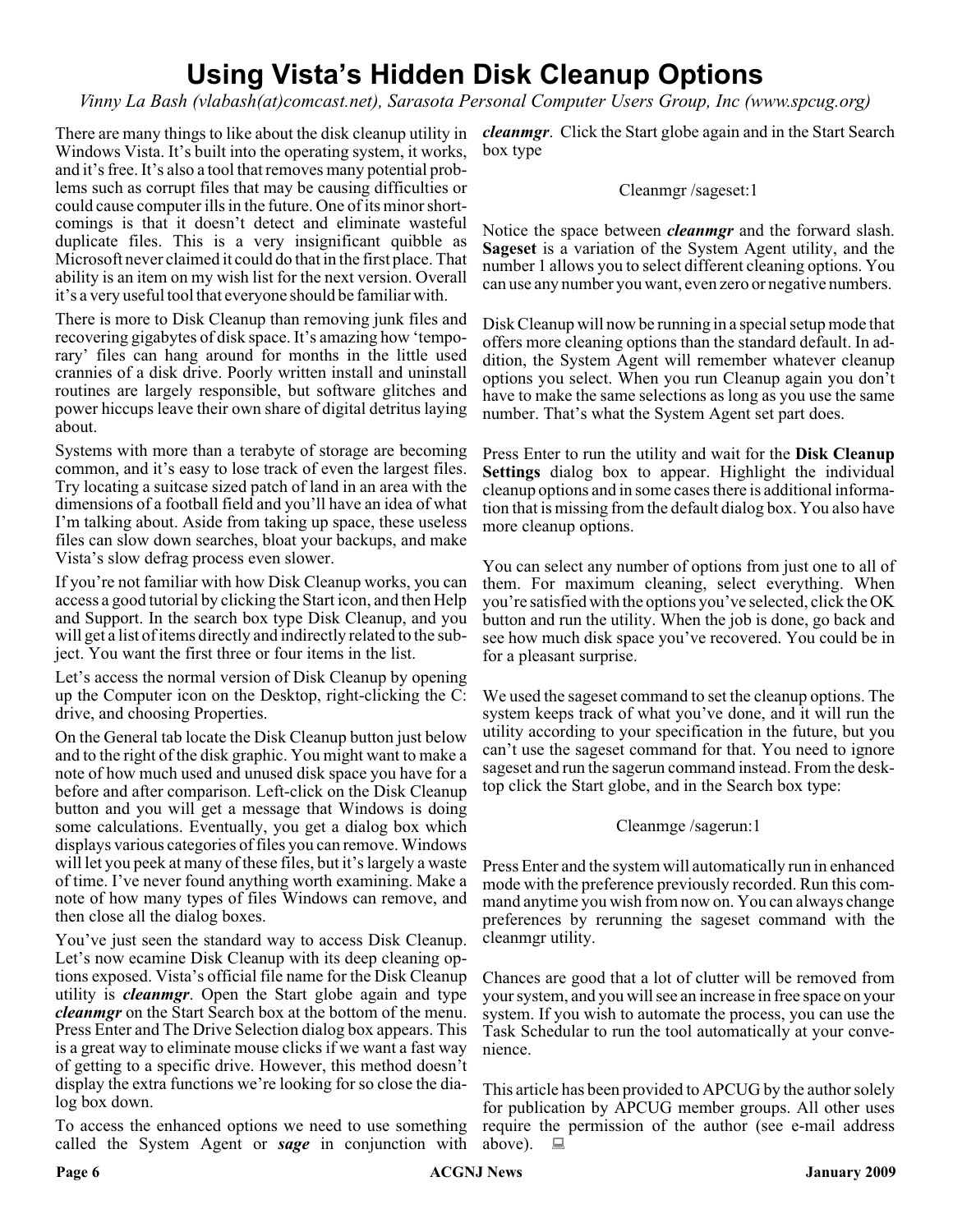## **Security and Deleting Files: Common Misconceptions**

*Bob Schwartz (bobx(at)hal-pc.org), Member of HAL-PC, Texas (www.hal-pc.org)*

You have just deleted a file from your hard drive. It's gone, isn't it? Sorry! It is still there.

You want to clean up your hard drive, so you format it. It is now clean. Nothing is on it anymore, right? Nope! Everything is still there, except for the file directory.

How can this be? Doesn't Delete mean remove? Doesn't Format clean the disk?

Each file system - has a file directory which records the file name and it's location. To delete a file, the disk system only alters the file's name in the file directory, usually by changing the first letter of the name. Formatting goes one step further, it just empties the file directory. Neither does anything to the files on the disk! They remain.

To clean a drive, either overwrite the whole drive or the unused space. The most common way to clean drives, especially older drives, is to write fixed or random data obliterate the old files.

Fortunately, all ATA drives over 15-20 GB produced since 2001 have an internal drive command that will clean the drive sufficiently that it will meet DOD requirements. At the University of California at San Diego's Center for Magnetic Recording Research (CMRR) you can download their free program for Secure Erase, entitled "HDDerase.exe". Its use meets U.S. Government requirements for disk erasure. Secure Erase should provide the greatest peace of mind. Internet Commentary suggests it is even better than mechanically shredding the disks.

If you have a good machine with good software that you would like to pass on to some else, and you don't have all the original disks – remove personal information. I suggest this approach:

- "Delete" the contents of: all the "My" folders My Documents, My Pictures, My Music; Recent; Temp or Temporary folders; Recycle Bin; Cookies; Downloads; and the entire folders for Quicken and Tax preparation software.
- Clean your Registry of all personal data. For XP, go to Start/Run, type regedit and press Enter. Go to edit and click on find. Enter your last name, click on find next. When the first entry is found, go to edit and select modify. Delete your name (it should be in color). Depressing the space bar may clear it. Go back to edit and click on find next, etc. Keep on until you get a message that you have reached the end. Then repeat the above with your first name, then your street, your phone number, bank name, broker name, and anything else of a personal nature that you used.
- Find and download a registry cleaner. Use it to remove unnecessary items from the registry. Ccleaner is an example. IMPORTANT NOTE: Before editing your "registry", back it up first, please.
- Defragment the drive. This condenses the files and moves them toward the beginning of the drive.
- Locate and download a wipe application such as bcwipe. Use it to wipe (overwrite) all unused space.

This should effectively sanitize your disk, leaving it clean, safe and usable.

Loss of personal information and the risk of identity theft is a risk for you. For a business, the loss of personal, financial, or medical data may subject it to risk from recent laws, both federal and state.

I have been repairing or rehabilitating older machines as a hobby to give them a second life. There are many good machines and plenty of worthy recipients. If there is good software worth keeping, remove all personal data. If the software is not worth keeping, then wipe the disk clean to install an operating system and applications.

Removing the hard drive before you dispose of an old machine is not a solution, unless you plan to use it in your new machine, or store it permanently – you still ultimately have to sanitize it.

Programs available, free or fee, include: Secure Erase (mentioned above), Secure Delete, Wipe Drive, Acronis Privacy Expert, East-Tec Eraser, East-Tec Dispose Secure, Eraser, SysInternals SDelete, Darik's Boot and Nuke (dban), Over-Write, Wipe, Kill Disk, BCWipe, and Autoclave. This list is NOT exhaustive. And, you have to determine which is suitable to (1) wipe the entire drive or (2) wipe only the unused space.

Bottom line is, when you give away or dispose of a used computer, either clean the hard drive yourself or give the machine to someone you can trust who will do it for you. The comments and opinions here are wholly mine. I welcome alternative perspectives.

*Bob Schwartz is a HAL-PC member, retired EE, 14 patents, technical writer, active in civic affairs: President, Brays Bayou Association; Vice President, Marilyn Estates Civic Association; Correspondence Secretary with the Willow Waterhole Greenspace Conservancy.*

*This article has been provided to APCUG by the author solely for publication by APCUG member groups. All other uses require the permission of the author (see e-mail address above).*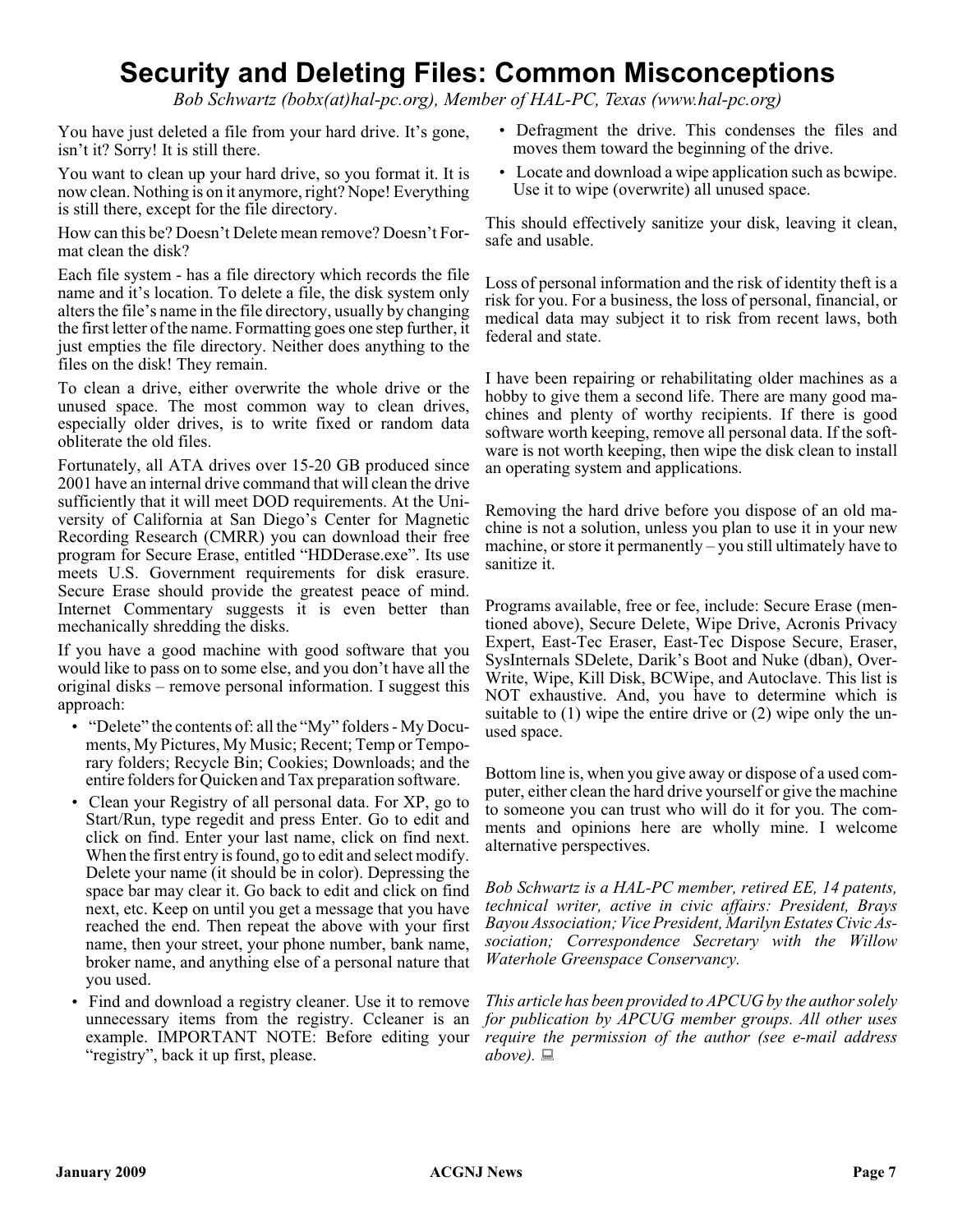## **From The DealsGuy**

*Bob (The Cheapskate) Click, Greater Orlando Computer Users Group*

My wife drives a 2003 GMC Sonoma pickup and while I could write a book about its shortcomings, she loves it. We bought an extended warranty on it, but for only five years or 50,000 miles because we didn't think we would own it more than five years. We noticed oil leaks on the garage floor and took it to the dealer for diagnosis. The five-year warranty recently ended, but the truck only has 60,000 easy miles on it. The service advisor told us it had three leaks and explained that one was an oil pan leak, another is oil leaking from the timing chain cover and the other was the rear transmission seal leaking.

I was surprised about so many leaks, but asked the price of repairs. He said that the oil pan could not be removed because of the front end cross member being too close so they must pull the engine for those repairs. The total bill for all the leaks would be a bit over \$1,700. I was astounded because I felt that 60,000 miles was premature for so many oil leaks.

I called GMC Customer Service, which has not been much help in the past with another ongoing problem, and explained the situation and disappointment with the reliability of the vehicle. The customer rep said he would take it up with the Zone Manager and get back with me. The dealership advisor said not to expect much. A few days later, the zone manager said they would be happy to help me and said they would pay for the gaskets and give me a 10% discount on the repair cost. I was stunned and told them where they could shove that help and that they had insulted my intelligence. After all, the gaskets would probably cost \$20 and most dealerships give senior citizens a 10% discount, so there was no help there and they said OK, sorry, goodbye. I would have been happy with 50%. No wonder GM is going bankrupt with that kind of product reliability and customer relations attitude.

My son used my GM discount to purchase a GMC Sierra pickup and has had his share of warranty problems with it. First was a problem with the brake rotors, which the dealer would not replace when they became warped at 2,500 miles. They resurfaced them and the problem came back. Later, when the vehicle was just out of warranty, the diesel engine's injector pump went out. Customer Service said they would repair it at no cost, but it took two weeks to get the parts and they would not pay for the rental vehicle (interestingly, a Toyota pickup) which had always been customary. There were other problems. The first GMC pickup before he purchased his present one had transmission problems that they couldn't seem to repair and he had an attorney force GM to refund his money under the Lemon Law. This will be his last GMC, just like us, or probably even a GM product, for that matter, and that's where my pension comes from.

#### **\*New Product From Diskeeper**

Ms. Teal Thompson, Director of Public Relations, sent me the specifications and pricing (below) for Diskeeper 2009 (just released). Diskeeper has always been a superb product.

"New Features List:

"Improved Trialware: Trialware will now take an analysis of the volume(s) "before" and "after" initial installation. A comparison report is then generated, demonstrating improved conditions.

"Improved InvisiTasking: The new, more assertive InvisiTasking can now operate in competitive environments, in conjunction with other always-on/idle-time tasks that run at lowest priority while still guaranteeing completely invisible, zero-overhead, operations.

"IPv6 (Internet Protocol version 6): Diskeeper 2009 now fully supports communication, such as remote management on native IPv6 networks.

"Improved Free Space Consolidation: About 90% of the available free space will now be grouped into less than a dozen free space segments. This will increase file write performance.

"About InvisiTasking: Instead of the operating system scheduler allocating the entire computer system to each process, one at a time, InvisiTasking empowers the system to allocate resources (CPU, memory, disk, and network) allowing overlapping usage of separate resources, not just reducing system overhead, but eliminating it altogether.

"InvisiTasking is what makes Diskeeper defrag in real time with zero overhead. Systems simply run fast, operate at peak and are reliable, constantly. The drives are always optimally maintained.

"Diskeeper 2009 includes the new InvisiTasking 2.0! New functionality in InvisiTasking will allow it to be more assertive, while still guaranteeing completely invisible, zero-overhead, operations." (Check their Web site for further information.)

"Diskeeper 2009 with HyperFast™ SSD optimization: "The new Diskeeper 2009 is now available as a bundle with the new HyperFast SSD optimization product.

"HyperFast™: Solid State drives (SSDs) promise users a faster and better experience than conventional hard disk drives (HDD). However, Microsoft® Windows® is not optimized for NAND Flash as a principal storage device, such as with SSDs. The result is that, over time, customers of systems with SSDs will experience a very noticeable and dramatic deterioration (up to 80%), to the degree that their computers operate much slower than they would with a hard disk. The new HyperFast feature bundled with Diskeeper 2009 is specifically designed to eliminate performance degradation, and restore performance to like-new conditions."

Special pricing only applies on multiple purchases.

Diskeeper 2009 Home: ESD \$29.95, 2-pack \$44.95, 3-pack \$54.95, 5-pack \$89.95

Diskeeper 2009 Professional: ESD \$59.95,2-pack \$89.95, 3-pack \$149.95, 5-pack \$269.75

Order at *<http://www.diskeeper.com/purchase/purchase.aspx>*.

#### **\*Want A DVD Creator?**

DealsGuy Note: I have not actually tried this product.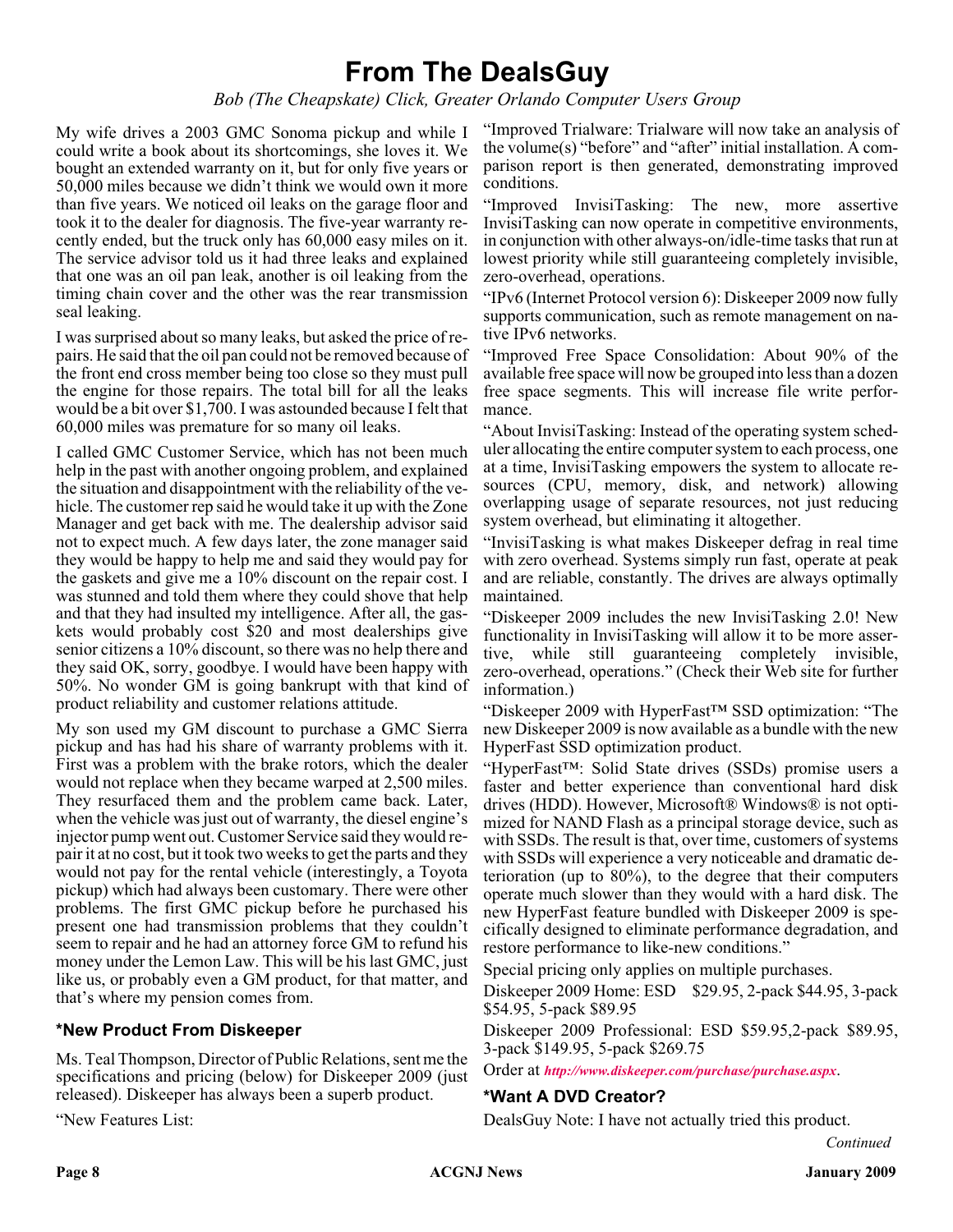## **When to Turn Off Personal Computers**

*U.S. Department of Energy ([www.energy.gov/forconsumers.htm](http://www.energy.gov/forconsumers.htm))*

If you're wondering when you should turn off your personal computer for energy savings, here are some general guidelines to help you make that decision.

Though there is a small surge in energy when a computer starts up, this small amount of energy is still less than the energy used when a computer is running for long periods of time. For energy savings and convenience, consider turning off the monitor if you aren't going to use your PC for more than 20 minutes both the CPU and monitor if you're not going to use your PC for more than 2 hours.

Make sure your monitors, printers, and other accessories are on a power strip/surge protector. When this equipment is not in use for extended periods, turn off the switch on the power strip to prevent them from drawing power even when shut off. If you don't use a power strip, unplug extra equipment when it's not in use.

Most PCs reach the end of their "useful" life due to advances in technology long before the effects of being switched on and off multiple times have a negative impact on their service life. The less time a PC is on, the longer it will "last." PCs also produce heat, so turning them off reduces building cooling loads.

For cost effectiveness, you also need to consider how much your time is worth. If it takes a long time to shut down the computer and then restart it later, the value of your time will probably be much greater than the value of the amount of electricity you will save by turning off the computer.

Many PCs available today come with a power-down or sleep mode feature for the CPU and monitor. ENERGY STAR® computers power down to a sleep mode that consume 15 Watts or less power, which is around 70% less electricity than a computer without power management features. ENERGY STAR monitors have the capability to power down into two successive "sleep" modes. In the first, the monitor energy consumption is less than or equal to 15 Watts, and in the second, power consumption reduces to 8 Watts, which is less than 10% of its operating power consumption.

Make sure you have the power-down feature set up on your PC through your operating system software. This has to be done by you, otherwise the PC will not power down. If your PC and monitor do not have power-down features, and even if they do, follow the guidelines given about when to turn the CPU and monitor off.

#### **DealsGuy**, *continued*

ZC Software has released ZC DVD Creator Platinum V. 6.2.2, a new version of ZC DVD creator software that converts almost any video source to burn on a DVD directly without having to store it on a hard drive. ZC DVD Creator Platinum lets users customize their menu templates to match the user's style, giving the movie a polished look. The software will edit, author and burn all DVD formats ever known. With ZC DVD Creator Platinum, it is possible to easily create personal DVDs.

ZC DVD Creator Platinum supports all known video source formats, such as AVI, DIVX, XVID, RM, RMVB, MPEG, MPG, VCD, SVCD, WMV, ASF, ASX, SWF, MOV/DAT, FLV (Flash Video), 3GP (3gpp, 3gp, 3gp2), MP4 (mp4, mpeg4), Nullsoft Video (NSV) ,AVS, Decrypted DVD File (VOB), MKV, DV video, mts, and m2ts. Also, the user has new menu template themes that can easily customize the new Hollywood-style DVD menus. It's possible to trim and split-cut the videos, specify the DVD background Music and Images, edit the DVD Menu short description and playback preview the video file.

The video encoder guarantees the best DVD picture quality within one hour. If Nero is installed, the software automatically selects Nero as the default burning engine. ZC DVD Creator Platinum supports wide screens (16:9) as well as the usual TV screens (4:3). It also supports both NTSC and PAL TV systems. The advanced Dolby Digital audio will strengthen the movie with theater quality sound. The software includes automatic matching of a broad range of DVD-R/RW and DVD+R/RW burners. The user can burn a DVD Movie image file placed on a hard disc to a DVD Disk directly without storing them on a hard disc.

ZC DVD Creator Platinum has a friendly and easy to use interface that allows the user to create a DVD movie just by one click. The new version of ZC DVD Creator Platinum has an upgraded video clip edit feature.

Pricing and Availability: ZC DVD Creator Platinum is compatible with all versions of Windows. Ordering the software on a CD-ROM is \$15 USD extra for shipping. Special offers are:

- ZC DVD Creator Platinum and ZC Video Converter at \$60 USD;

- ZC DVD Creator Platinum and QR Photo DVD Slideshow at \$60 USD;

- ZC DVD Ripper and ZC Video Converter at \$65 USD;

By purchasing ZC DVD Creator Platinum the user gets lifetime FREE Technical Support and FREE upgrades. For firsthand appraisal, a free trial version is available. The user has a 30-day money back guarantee.

Product page: *<http://www.videoxdvd.com/product.htm>*

Download link: *<http://www.videoxdvd.com/download.htm>*

Company web-site: *<http://www.videoxdvd.com>*

That's it for this month. I'll have some more new product announcements on my Web site that didn't offer discounts. Meet me here again next month if your editor permits. This column is written to make user group members aware of special offers or freebies I have found or arranged, and my comments should not be interpreted to encourage, or discourage, the purchase of any products, no matter how enthused I might sound. Visit my Web site at *<http://www.dealsguy.com>*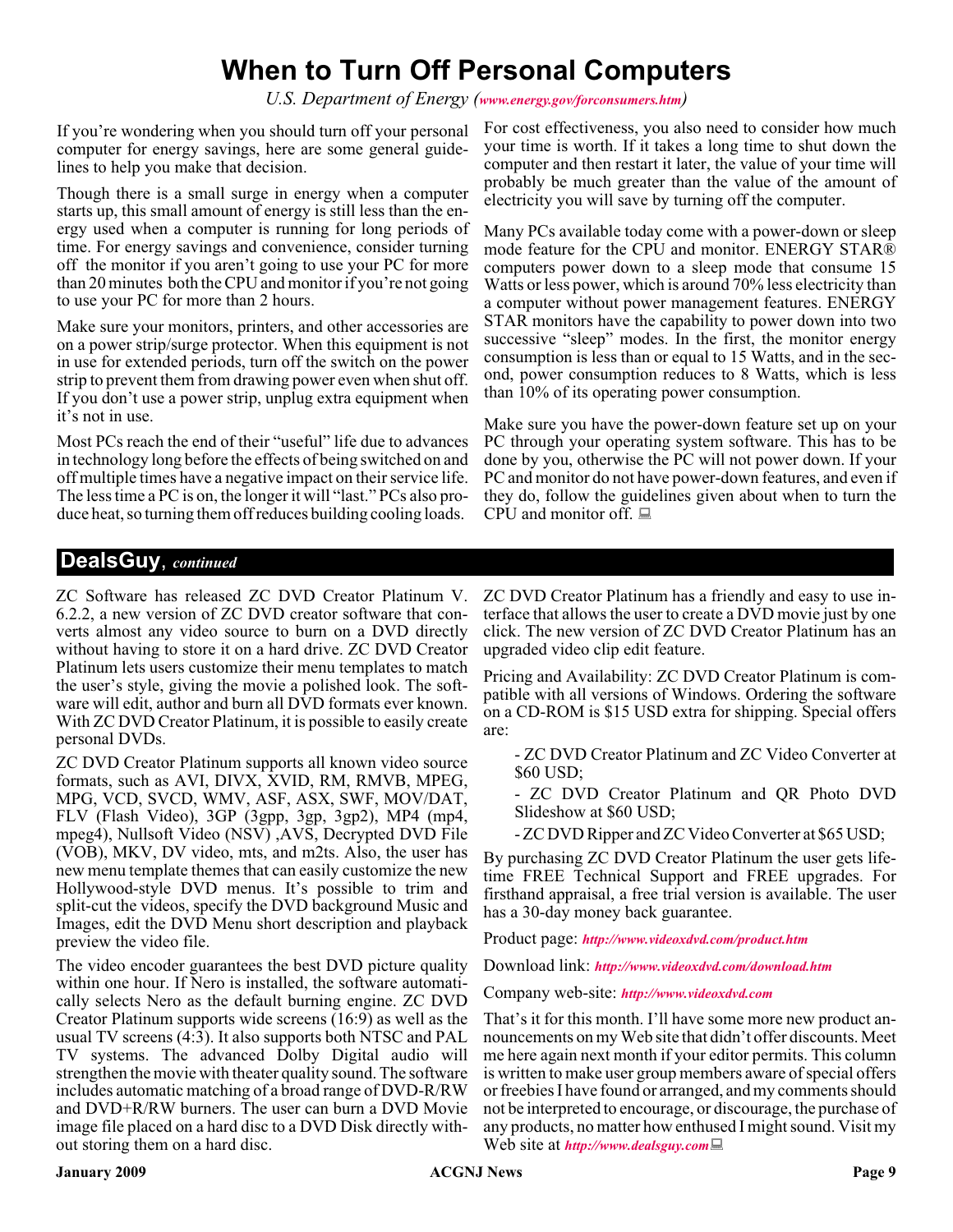# **Face Time in the 21st Century**

*Lou Vitale (mug(at)maconusersgroup.org), Macon County Users Group (www.maconusersgroup.org)*

Person to person communication was pretty simple last century. There was the letter, or as we call it today, "snail mail" and the telephone. Our address book contained the physical address of our friends and their phone numbers. It is amazing to me how much we actually got done, we won wars and went to the moon and created the greatest county on earth, and all without a single bit of digitized information.

To someone who grew up in the last 20 or so years that must seem quaint. They probably can't imagine life without a cell phone, email, IM and a dozen other ways of communicating with their fellow human beings. I am beginning to wonder myself. Someone asked me the other day if I "Twittered", I thought it was a neurological disorder. No, it was a form of micro-blogging, another way to stay in touch in the  $21<sup>st</sup>$ century.

So just how many ways can you keep up to the minute with your "friends" today, let me count the ways. And this is by no means a complete list.

Email has been around since the beginning of the internet. By the late 80s' everyone with a computer had an email account. Now we could send a message to anyone with a computer and they could reply. This was a momentous social change. It significantly accelerated the communication between people. Plus we could "attach" stuff, like pictures of the grandkids, or an excel spread sheet to our email.

In it simplest form, a blog (web log) is an online diary or journal. Prior to the mid 90's online forums and BBS (bulletin board systems) allowed people to have running conversations on a web site with a moderator to keep order. Then some high profile personalities started to keep online diaries which allowed comments from anyone to be posted, and the blog was born.

Today bogging is a serious force to be reckoned with. Anyone can start a blog and thousands do every day. Currently there are an estimated 12 million blogs and about 57 million blog readers. These numbers are deceiving, since it appears that only about 20% of blogs are active and 60% to 80% of blogs are abandoned after one month. As one commentator put it "the average blog has the life span of a fruit fly".

Yet this kind of personal communication has again changed the social landscape. Anyone can comment on anything from personal hygiene to politics and anyone can respond with their take on the subject. Some bloggers have aspired to become journalists and others are just looking for some virtual recognition, either way we are more in touch.

Personal communication has taken another leap with the creation of social networking sites like Face Book and My Space. These sites and many others like them allow virtual conversation to take place between friends on an almost instant basis. I will confess, I don't know much about them which only proves my age. But without a doubt, and from now on a person's identity will forever be linked to their Face Book page and their list of friends.

Will someone please explain to me why someone would attempt to communicate by text using a device no bigger than a deck of cards and with a "Key Board" consisting of 12 keys?

At a minimum IM (Instant Messaging) requires tiny fingers, superb eye hand coordination and a new language consisting of thousands of newly created letter combinations to represent real words. And another thing since this device is a Phone, why not just TALK to the person? LOL

The ultimate "Personal" communication for the  $21<sup>st</sup>$  century must be in Second Life. In this enormous virtual world millions of people interact with millions of other people, one on one. The whole range of human activity can now take place in a virtual environment. You can be anyone you want and "talk" to a dragon or a real priest, free of the most basic limitation of our human form. In a sense this is probably personal communication on a level never seen before.

Twitter is the newest "form" of communication. It answers the pressing question, "What are you doing NOW?" As you go through your day, you constantly update your "Twitter" page with mini blog entries no more than 140 characters long. Now anyone who is logged o to your page can tell what you are doing, what you are feeling, who you are with and any moment in the day. Why didn't I think of that? It's obvious that I would want to know all the mundane details of all my friends' daily lives.

Face time means actual face to face talk. The words, the eyes, the body language, the context, all convey meaning. Let me know when we can do that online. Until then, don't look for my Twitter page.

*This article has been provided to APCUG by the author solely for publication by APCUG member groups. All other uses require the permission of the author (see e-mail address above).*

## **Back Issues Needed**

The editor is attempting to build a CD containing all issues of ACGNJ News in pdf format, but our collection is incomplete. We're hoping some faithful reader has been hoarding them and will be willing to lend them to us just long enough to scan them. We promise to return them quickly. Thanks Joseph Gaffney, who loaned his collection for scanning. Below is a list of what we still need.

1985: June, July, August, September

1984: August

1976: January, February, March, April (pamphlet-size booklets)

1975: All issues except #1 (June). These are also pamphlet-size booklets.

If you can supply any of these missing issues (or scanned images or good clear copies), please contact the Editor by email (*[bdegroot@ptd.net](mailto:bdegroot@ptd.net)*). Those who supply missing issues will receive a free copy of the resulting CD as our thanks for your help.  $\Box$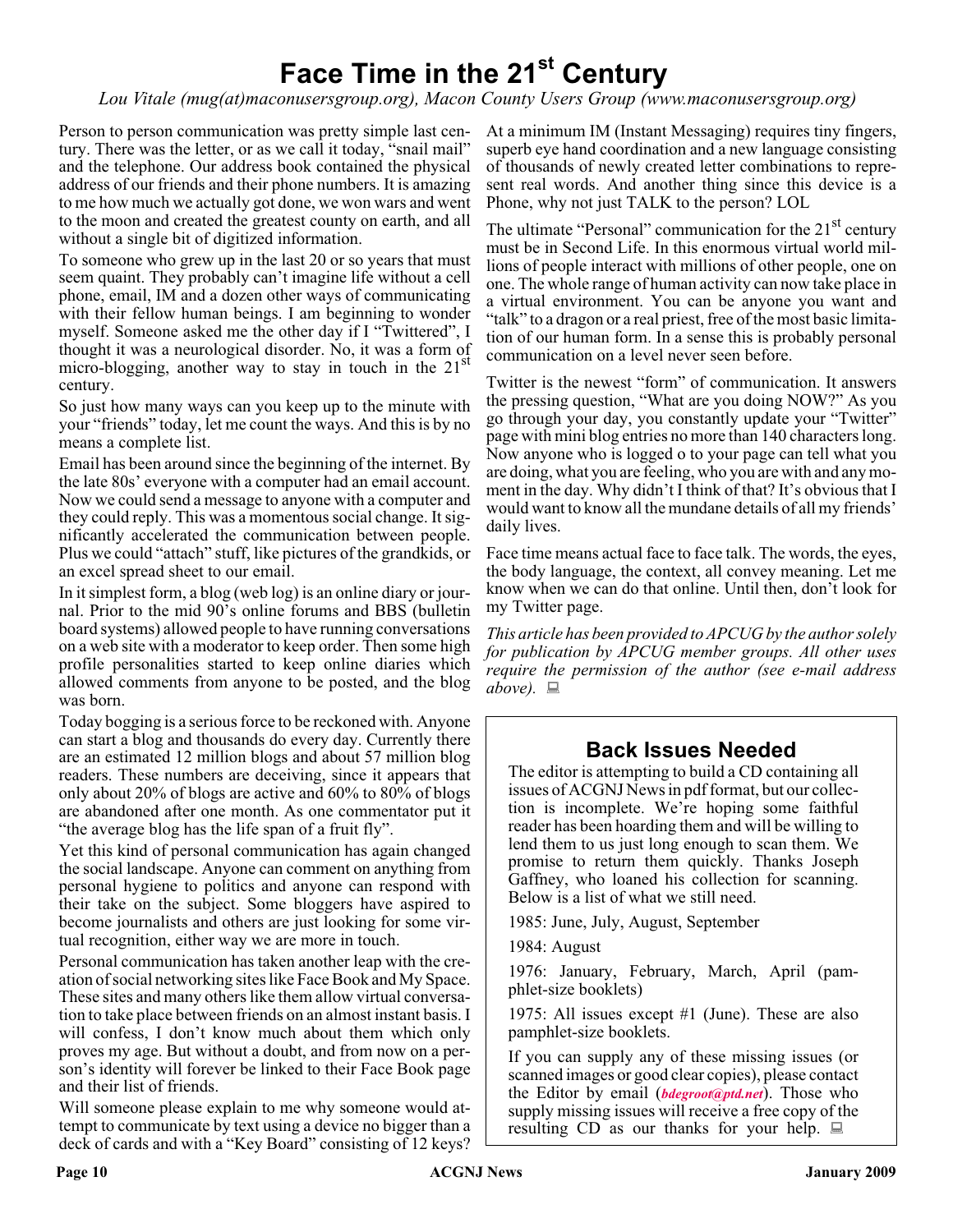## **Go-Withs for That New Holiday Computer**

#### *Ira Wilsker*

While doing my holiday shopping, I noticed that a lot of people were buying new computers for the holidays. I saw people mostly buying notebook or laptop computers, but still many purchased new desktop computers. All new computers typically work fine right out of the box, and often come bundled with either full versions of application software, or trial versions of software. Still, almost all new computers need some accessories, peripherals, or software to maximize usefulness and safety.

Almost all new computers, both desktop and laptop, come with a trial version of antivirus software, and possibly even a trial version of a security suite. Perusing the offerings at the local stores I saw trial versions running from 30 days to 6 months of the popular retail security suites, mostly from Norton, McAfee, and TrendMicro. While functional and requiring registration and updating when first loaded, these security software products will all perform an acceptable job while they are effective, and prior to their expiration. Most of the software publishers consider the pre-installation of their products on new computers as a form of paid (to the computer manufacturer) advertising, with the hope that the user will renew what is already installed. Some of the software publishers even pay commissions to the computer maker when the user pays to renew the trial software, and convert it to a paid annual subscription. The user needs to be aware that while the trial software installed, registered, and updated is typically adequate, it often renews at full retail price. The user can usually find the same product at retail (full retail package) for significantly less than the renewal price, or can find a competitive and possibly superior product at retail.

If the new computer does not come with a security suite, consisting of antivirus, anti-spyware, and a firewall, it will be necessary to purchase a suite, or download and install one of the freeware suites. My personal favorite, which I have installed on many new computers, is TrendMicro's Internet Security Suite 2009 Pro. This suite is among the most comprehensive suites available, and as of now somewhat of an industry standard; it can be installed on up to three computers with a single license. While not a complete suite, I have also installed Sunbelt's VIPRE on some computers, especially those which already have a hardware or software firewall installed. VIPRE in my own tests, and in published comparisons, does not significantly degrade the performance of the computer, unlike many competing products. VIPRE incorporates one of the most powerful antivirus and anti-spyware engines available, and unlike its competitors, can be installed on all computers in the household with a single license. For those who want a freeware suite of security products, Comodo (*[www.comodo.com](http://www.comodo.com)*) offers a totally free and excellent suite of products that can be downloaded and installed a' la carte.

One of the lesser understood killers of both laptop and desktop computers is bad power, resulting from power surges and voltage variations. At a bare minimum, all computers should be plugged into a surge suppressor (not a plain power strip). Generally, the higher the "joule" rating, the more protection provided. Most surge suppressors also have connections for phone lines, network cables, coax, and other connections that can carry power spikes into the computer, causing damage. While there is some debate on the usefulness of filtering, and the possible degradation of signals when thus filtered, I believe that it is still a wise precaution to have the computer and peripherals plugged into a quality suppressor. Look for the "UL 1449" rating which indicates that it meets minimum safety standards for suppressors. For desktop computers, the physical size of the suppressor is not a major factor, but for laptop and notebook computers which will likely be transported, there are some excellent suppressors that are small in form factor. I carry a small but powerful Tripp Lite surge suppressor in my computer case, and use it whenever I plug my computer into a wall outlet.

For desktop computers, even better than a strip type surge suppressor, is an uninterruptible power supply, often referred to as a UPS. These devices, in addition to providing suppression functions, also provide battery backup power in order to allow an orderly shutdown in the event of a power failure, which protects both the computer itself, and also the data which can be properly saved before a forced shutdown. Many better UPS devices also incorporate AVR or automatic voltage regulation, to provide a constant voltage to the computer, which protects the computer's power supply, and prolongs its useful life. If the user lives in an area with irregular voltage, or notices that lights and TVs dim whenever an air conditioner or major appliance kicks in, AVR is a "must have" feature. Because of their size and weight, UPS devices are not appropriate for laptop use unless used in a stationary environment such as a home or an office. In purchasing a UPS, in addition to AVR and other features, it is important that the battery capacity be enough to power the computer and monitor long enough to provide for an orderly shutdown, generally the larger the integral battery, the better.

For laptop and notebook computers, there are several items of necessity that are usually not included with the computer at the time of purchase. One item of necessity is a high quality computer case that offers complete protection to the computer on all six sides. One of the major killers of laptop computers is damage when dropped or banged; a good case will provide reasonable protection. I have learned first-hand not to skimp on the case, but have heard horror stories of people buying a thousand dollar notebook computer, and putting it in a \$29 case, only to suffer unintended destruction while traveling, or by simply having the case fall off of a table or car seat. Most laptop and notebook computers are fragile, and the LCD screens can easily crack, so get a good case with excellent protection.

Another killer of notebook and laptop computers is heat, especially notorious when the computer is placed on a non-conductive surface, such as wood or a laminate, and allowed to run for long periods of time. When this occurs, the computer has a good possibility to overheat, as heat can not be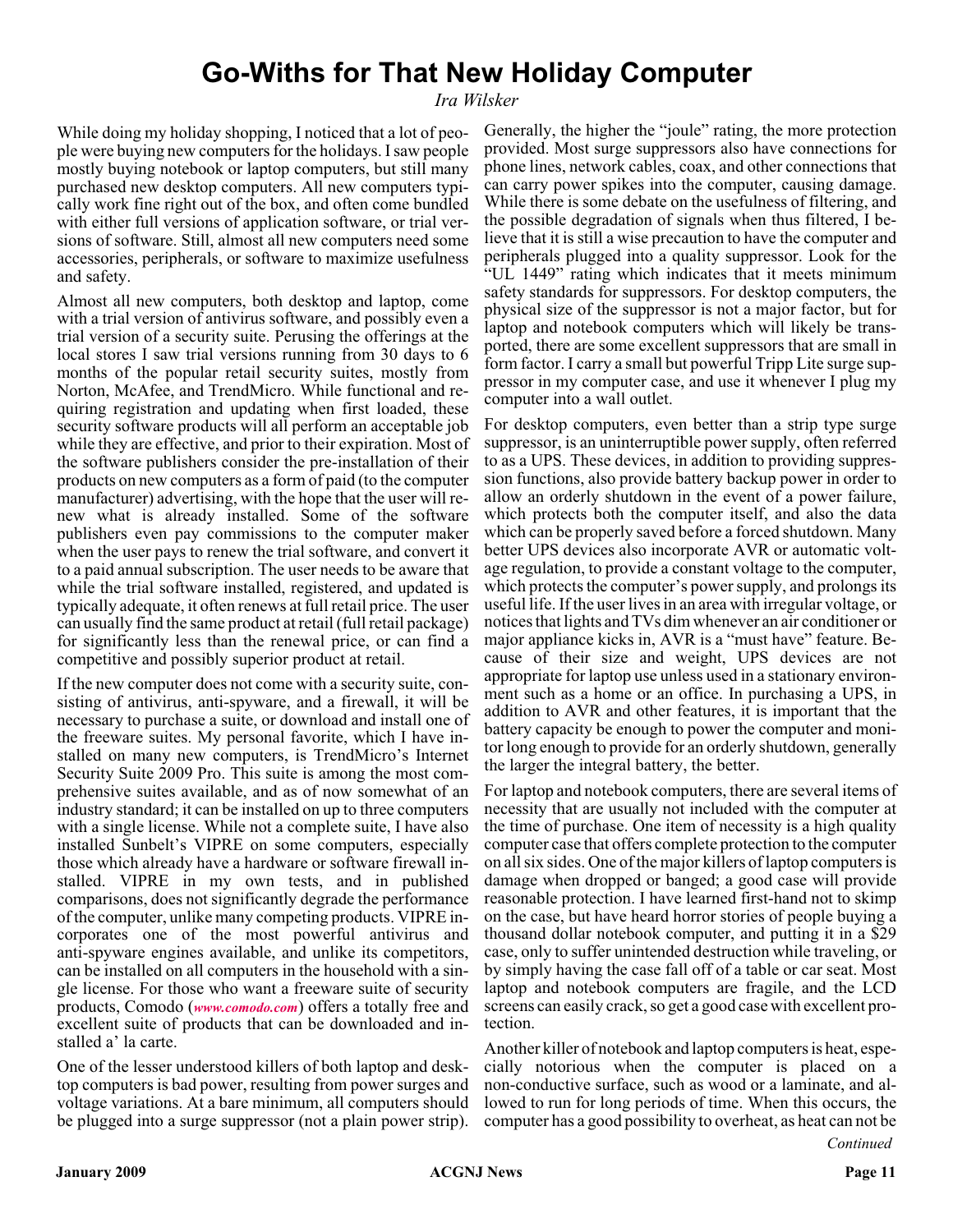## **Mac versus PC**

*Sandy Berger (sandy (at) compukiss.com), Compukiss.com (www.compukiss.com)*

We have all seen the popular Apple television commercials encouraging computer users to switch from Windows to Mac. Not only are the commercials convincing, but Apple has made some moves that make the Mac a viable option for computer users. In years past, the biggest drawback to purchasing a Mac was that Windows software was incompatible with a Mac. You couldn't use Windows software that was not available in a Mac version so switching from a PC to a Mac meant repurchasing all your software applications.

Then Apple made the move from Motorola processors to Intel processors. This made the Apple hardware compatible with Windows software. Any Mac that you purchase today is able to run both the Windows and the Mac operating system. You can do this by using a free Apple program called Boot Camp that is available to all Mac users. Using Boot Camp, you have to reboot the computer every time you want to switch between the two operating systems. Another option makes using Windows on a Mac even easier. If you purchase a simple virtualization product like Parallels, you can switch on the fly.

Being able to run Windows on a Mac has been a boon to Apple. In 2004 their market share in the operating system segment was a little over 3%. Today it is close to 8% and growing.

There are fewer worries when using a Mac. For the most part, Macs are almost completely virus and spyware free. It's not that Macs are actually more secure, it's just that with the viruses and programs that infiltrate computers to steal information and to send out spam are operating system-specific. In other words, the hackers have to create their programs to run on either Windows or Mac. Since the Windows operating system is currently running on over 90% of computers, that operating system is the most likely target for the bad guys. So right now, Macs are ignored by most hackers.

It can also be said that Macs run their software better than PCs. The reason that this is true is that because Apple produces all of the hardware they can have strict control over every hardware component. So the software producers know exactly what hardware their software will run on. In the PC world, slight differences in the hardware can cause software headaches. As you know, with HP, Dell, Acer, Sony, Gateway, and many others producing the hardware, there is compatibility, but not necessarily full hardware/software compliance.

So why doesn't everyone switch to the Mac? Well, it can be summed up quite easily in one word, "Price". Macs always have been, and are still are, more expensive than PCs. Often Macs can cost several hundreds of dollars more than comparable Window's machines. This week Apple announced their first sub-\$1,000 laptop computer. The MacBook will now be selling at \$999. Their higher-end MacBook Pro will start at \$1,999. In contrast, you can buy many Windows laptops for under \$1,000, and some are now even under \$500.

Another thing that makes the Mac more costly is that when you purchase an Apple computer it comes with the Mac OS X operating system. If you want to run Windows on your Mac as well, you will have to purchase a full version of Windows. As I write this, Amazon is selling the full version of Windows XP Home Edition for \$179. A full version of Windows Vista Home Premium is selling at Amazon for \$222. If you want to add the ability to easily switch between the two operating systems, you will have to dish out about \$80 more for Parallels or another good virtualization program. In some cases those added costs can almost double the cost of a cheap PC.

The other reason that some people won't switch to a Mac is that they don't want to have to learn to use a new operating system. But if you are currently using Windows XP and you purchase a new computer now, you will have at least a slight learning curve to make the transition to Windows Vista.

If Apple would lower their prices and create a free program that would let you run Windows without rebooting, I wouldn't mind purchasing the additional Windows software necessary to be able to run both operating systems on a Mac. In fact, I think that those two changes would have people flocking in droves to the Mac. But then, if the Apple operating system gains a bigger market share, hackers will start targeting it as well as Windows. Oh well, I guess life in the computer world really does mirror life in the real world. It seems that nothing will ever be perfect in either world.

Parallels Desktop for Mac is the first solution for Intel-Macs that give you the flexibility of running Windows on a Mac OS X simultaneously without rebooting. C

*This article has been obtained from APCUG with the author's permission for publication by APCUG member groups; all other uses require the permission of the author (see e-mail address above).*

#### **Holiday Computer**, *continued*

dissipated through the case on the bottom. A good peripheral would be a laptop notebook cooler, which is a flat, thin, USB powered device, containing one or more fans to dissipate heat. The computer sits on the top of the cooler, and the fans blow room air around the base of the computer, cooling it. A poor man's version is an iron or aluminum trivet available in the housewares department of any discount or dollar store. Likewise, a sturdy cake rack, available from similar sources, will allow cooling air to circulate around the computer if the computer is placed on it while running. If placed physically on the user's lap, the user will easily know when it is getting too hot.

Congratulations if you were fortunate enough to get a new computer for the holidays. Now maybe you can also get the accessories and peripherals for it to maximize its useful life.  $\Box$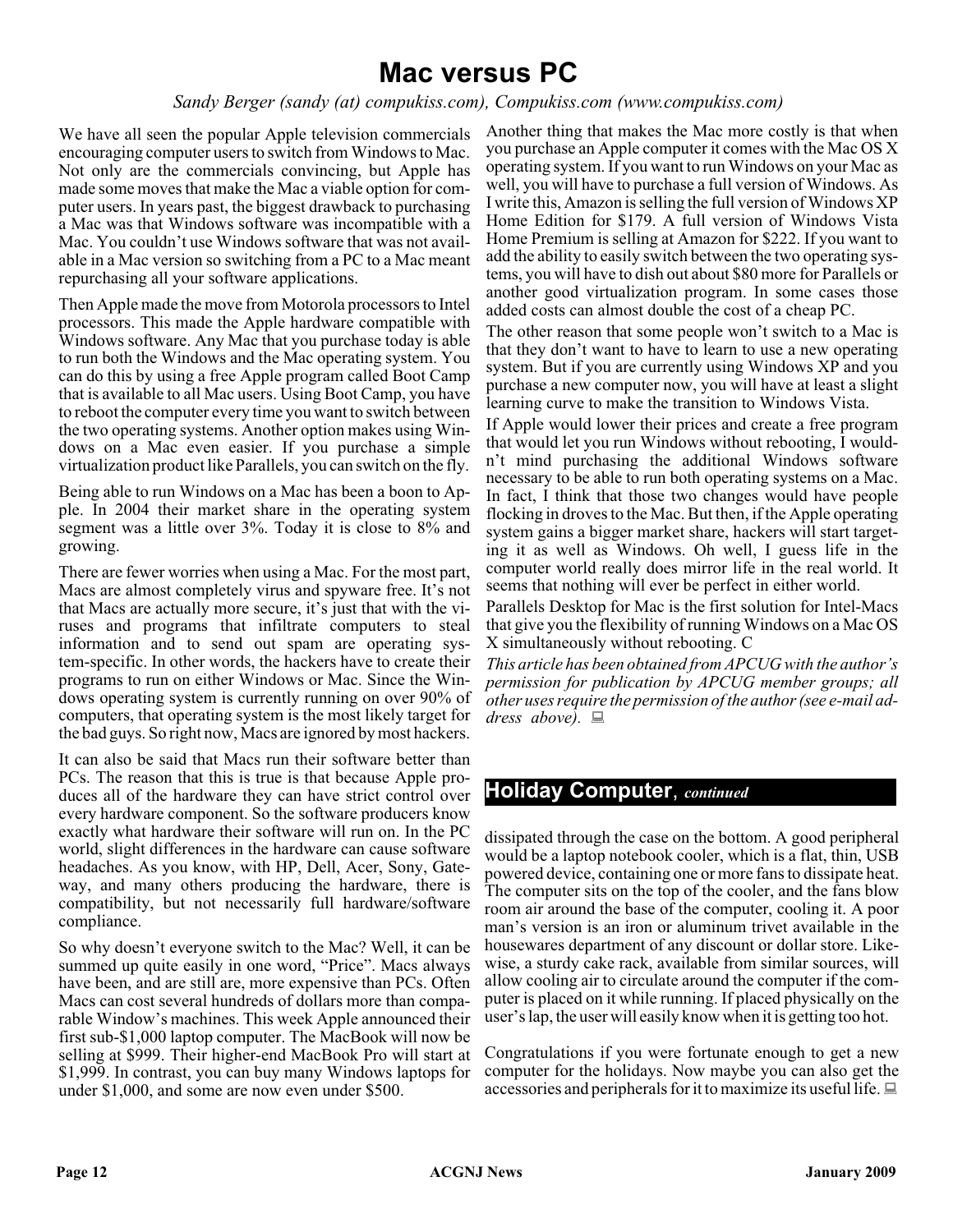## **Copying Information from Your Screen**

*Richard Kennon (drtrdguy (at) volcano.net), Amador Computer Users Group, CA (http://www.acug.net/)*

Sometimes there are things you may want to copy from your freehand regions and scrolling windows / web pages. Editing screen that may not lend themselves to the PrtScr method. This is especially true of lists in drop down boxes that require a scroll bar down the right side. PrtScr will only show the portion of the list that shows. For instance, I write a (almost) monthly newsletter on the web and usually include a bunch of pictures. I like to have a hard copy of the picture thumbnails at hand to remind me of things to say. This is always a scrolling window. Often I want a hardcopy of a menu, too.

I have found FastStone Capture to be a perfect answer to my needs. You can try it free by going to *<http://www.faststone.org/>*. Then, if you like it, as I do, you can purchase a lifetime license for \$19.95.

You can capture and annotate anything on the screen including windows, objects, menus, full screen, rectangular /

tools include annotating, resizing, cropping, sharpening, watermarking, edge effects and many more. Of course, you can transfer the image to any editor of choice. You can either print the copy or save it in one of eight different formats. I choose JPEG. Further, you can choose the resolution of the saved image. I don't know if it actually improves the resolution or just resizes to more pixels.

Of course, it features a bunch of hot key combinations but, with my memory, this is not useful. Instead I rely on the small box of choices at the bottom right of my screen. I find it extremely useful and use it almost every day.

*This article has been obtained from APCUG with the author's permission for publication by APCUG member groups; all other uses require the permission of the author (see e-mail address above).*

## **SnagIt**

#### *John Roy(johnroy1 (at) comcast.net), The Personal Computer Users Group of Connecticut (<http://tpcug-ct.org/>)*

So what is SnagIt? It is a screen capture program (Like base level PrintScreen). Every computer user needs the ability to capture information off of the screen. Your basic operating system has always provided rudimentary capability to print or capture a full screen but it is woefully inadequate in today's environment. How many times do you need a screen region or maybe an area that scrolls off the display as many web pages do? How about having the ability to extract only the text or capture screen actions? All of these functions and many more are easily addressed with SnagIt.

SnagIt has been around since 1990. I remember my first exposure to this great utility back in those early years when computer expositions were held at the Javitz Convention Center in New York City. While today's functionality greatly supersedes those early days the neat scroll capture was the cool feature of the times and is still a main-stay tool.

For a screen capture program to be useful it needs flexibility beyond Microsoft's dismal screen and window capture. SnagIt provides every imaginable capture you could ever want with Image Capture, Text Capture, Video Capture, Web Capture, and Printer Capture. Each of these modes has additional control options such as delayed capture, capture the mouse cursor, set a timer, or capture multiple areas, to name a few. Video capture provides a very useful tool for creating instructional clips. You can play back the video or even save individual frames. The ability to capture editable text from dialog boxes and other screens where it ordinarily can't be copied is extremely useful.

To make life easier you have the ability to set up profiles to reflect the way you like to work. Profiles coupled with a defined hot key can grab and process a clip all the way to the intended application. You can configure input, output, effects and options. Add-ons are automatically and/or optionally installed into several applications such as Microsoft Office (Word, Excel, Power Point and Internet Explorer) and other popular

products. Wizards and tool-bars are available to simplify setting up profiles.

Having many capture options is only the front end of this versatile utility, there is also an overabundance of tools to annotate, mark up, organize, convert, edit and share captured content. The processing tools suite includes a very powerful editor that will bring your clips to life. No longer are you stuck with a blasé clip. With very little effort you can spruce up your clips by adding effects, borders, stamps, and hotspots to name a few. You can operate on one or many images at the same time. A batch conversion utility allows the user to modify and output a collection of clips into a wide selection of formats. This utility allows you to set up your output to selections such as File, FTP, Email, Printer, etc. The output properties are fully customizable.

Since SnagIt stores every capture you make, a first reaction would be "how does one find the clip of interest"? Well search capability is automatically built into the software and can be further enhanced by the use of tags. Every capture you make saves the time, date, and URL information that will allow you to quickly return to the site of the capture.

To fully appreciate the value of this great program, download the 30 day free trial and/or view some of the extremely informative and clearly illustrated tutorials available on TechSmith's website http://www.techsmith.com/. SnagIt lists for \$49.95, runs on all newer Windows operating systems including 64-bit Vista. A minimum of 1 GHz processor and 512 MB of Ram is required but double that for smoother operation. TechSmith has developed and improved on SnagIt over the years and has a product that belongs in every computer user's tool box.

*This article has been obtained from APCUG with the author's permission for publication by APCUG member groups; all other uses require the permission of the author (see e-mail address above).*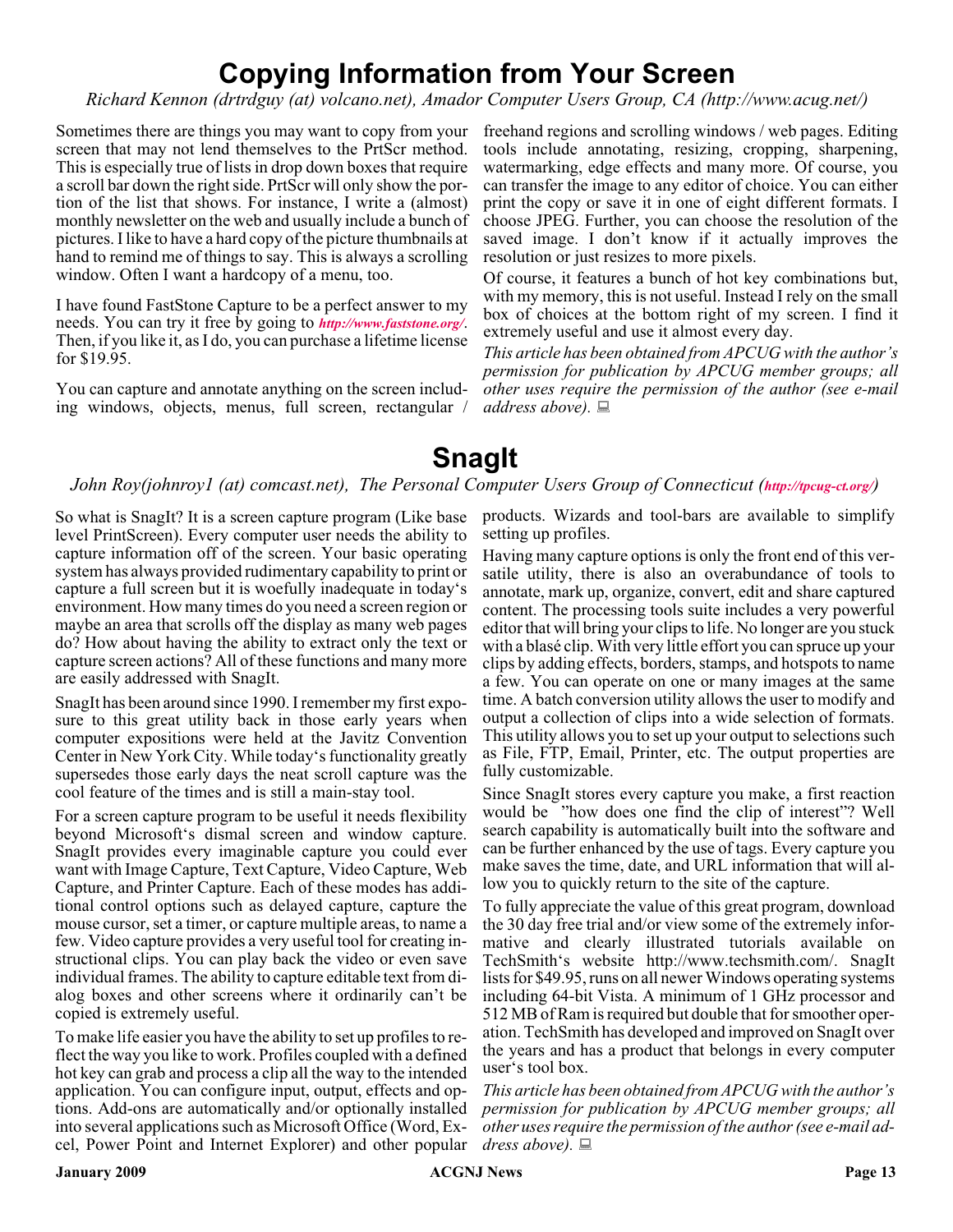## **Build a "Green" PC on a Budget**

*Rob Limbaugh (Relimbaugh (at) dacs.org), Danbury Area Computer Society, CT (www.dacs.org)*

We're constantly bombarded by the subject of energy conservation — "green" this and "green" that. I think that much of our problem is our "disposable society". On top of that it seems that most people tend to be "green" only if it fits into their budget and lifestyle. It is a little difficult to rationalize spending \$25,000 on a solar array for a house that will take a decade to pay for itself..

But, if you happen to be looking for another computer and you're willing to spend some spare time and effort, you can rescue good parts from a premature demise and save money at the same time. How? Read on!

#### **Timing Is Everything**

Around here we have "transfer stations" to which local residents take their refuse and recyclables if they don't have curbside pickup or another service. The transfer station is somewhat of a presorting point before everything goes to a larger dump site.

What amazes me is that people seem to be willing to pay a few bucks to throw away things that could be recycled or disposed of for no cost with just a bit more effort. No matter. That works out well for me — I can shop!

I need more computer equipment like I need another hole in my head. What I always seem to lack are good motherboards to match up with the spare DVD drive here and spare hard drive there. On a recent trip to the dump I hit pay dirt! Someone had dropped off a bunch of computer equipment and I got there early enough in the day to have relatively fresh dibs!

#### **Weeding Out Junk**

Knowing that garbage tends to be at dumps, I look for specific traits when considering a rescue of any would-be junk. Last thing I want to do is throw it away when I get home and you can't exactly test things at a transfer station. This is a good exercise in knowing your hardware so you can just take home the good stuff and leave everything else there. As luck would have it, I found a gutted case with a motherboard stripped of everything but the CPU and heat sink. Even the BIOS battery was gone! They did leave the power supply, though.

#### **Back to the Bench**

So far my out-of-pocket expense is \$0.00 and I'd like to keep it that way! I take the guts home and blow them out with an air-compressor. The minimum needed to successfully power on a motherboard are a power supply, motherboard, CPU, fan, and memory. Unfortunately I didn't have any memory on hand for this motherboard, so now it's time to do some leg work and see if I should consider spending the money when I don't even know if the board works.

The motherboard, in this case, can be identified by a silkscreen of "PTGD1-LA" between the PCI slots. This cross-references to a board used in HP Pavilion Ax00 systems. This gives me access to motherboard details so I know what the connecting pins are, memory requirements, and other details necessary to do troubleshooting. Yippee, memory for this board is on sale right now — 1GB for \$27!

#### **Good, Bad, or Ugly?**

In this situation I presume the components are good until proven faulty. Having all the dust blown off, I sniff around the motherboard. That's right, using my nose, I sniff around the motherboard. The power supply, too. Fried components have a burnt smell. All smells good.

Powering on a working system with the memory removed should get yield "memory error" beep codes from the motherboard. I power everything on and get beep codes indicating bad memory. During this time I listen for fan noise out of the power supply and the CPU fan. Nothing that sounds like skateboard wheels on pavement. Things are looking good!

Many motherboards take CR2023 batteries for memory, including this one. I picked up a two-pack along with a 1GB stick of PC-3200 memory. So far I'm out about \$30 and still don't know if this will fire up completely, but odds are in my favor. Besides, if I needed PC-3200 and PC batteries today, I'd need them in the future for another find later.

#### **Hot Dog!**

With the memory seated and a battery added, I fired up the machine and the screen came up! Woo-Hoo! Looking really good now! And it's a P4!

I gathered up a spare SATA hard drive and DVD drive and connected them to the system. BIOS reported the devices. Turns out this is an Intel P4 3.0GHz CPU with Hyper-threading.

#### **Wrapping It Up**

Sure this isn't a screaming-fast brand new machine, but it has much potential and is still quite useful. Someday, the parts will wind up being recycled through the transfer station for good — but not today. For now, it has a new life. This board has integrated video, audio, and four SATA ports. It has IDE, USB, PCI Express, and legacy connections. It is also very quiet. This is not bad find at all! I will probably use this as the start of my network storage system.

Now if only I could get my hands on some DVD-RW drives that don't work..

*This article has been obtained from APCUG with the author's permission for publication by APCUG member groups; all other uses require the permission of the author (see e-mail address above).*

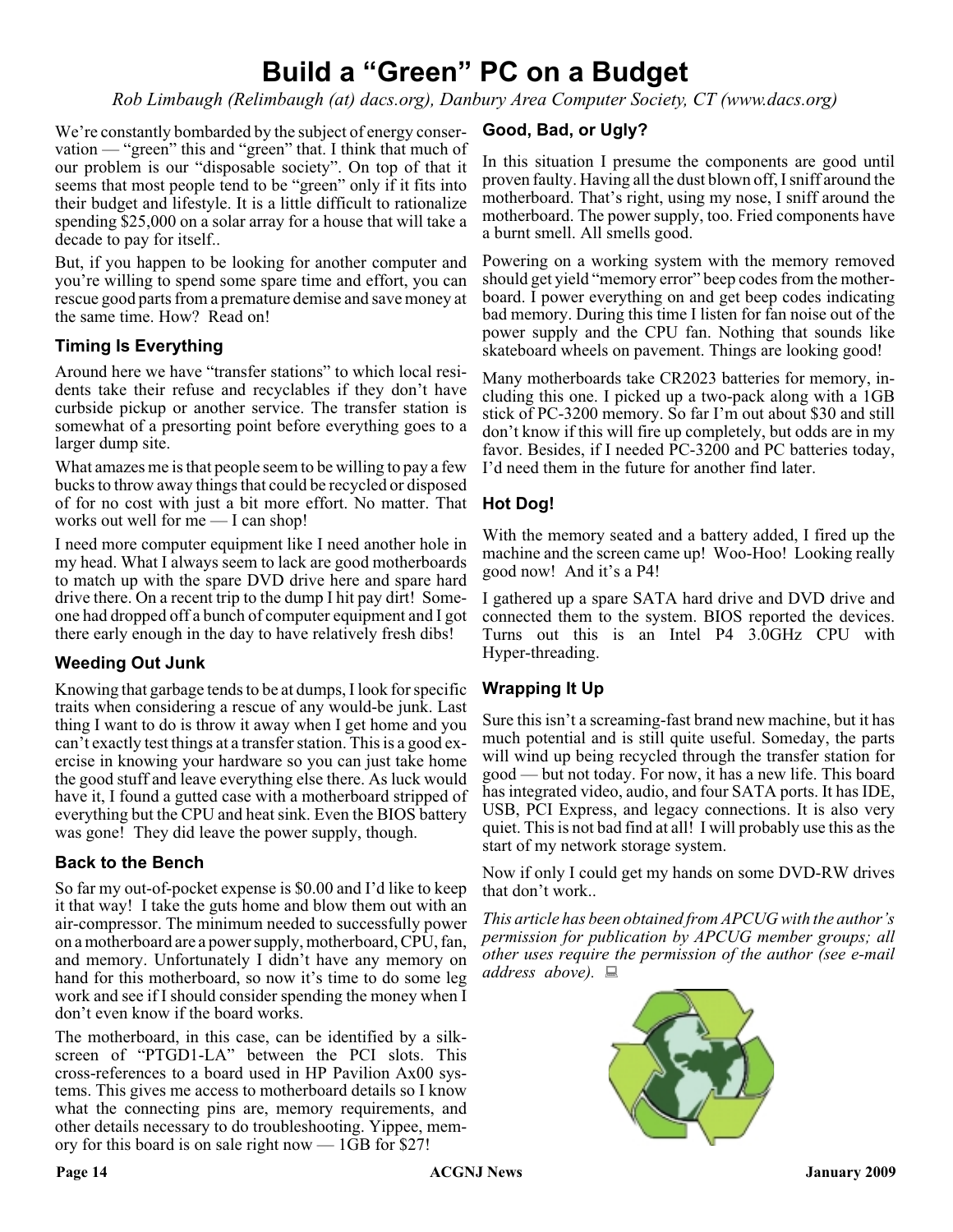## **YouTube for Posterity**

*Mike Moore (ml.moore (at) insightbb.com), Bowling Green Computer Users Group, KY (www.bgamug.org)*

Video sharing websites, such as Google Video and YouTube, are either great resources or the world's biggest time-wasters, depending on your viewpoint. YouTube for example, allows users to view and share video clips with ease, and anyone can upload a video clip on this site without cost, making it a kind of "America's Funniest Videos" of the internet.

In an effort to keep users coming back to their site (and thus generating more ad revenue), YouTube encodes its video files in the Macromedia Flash format (SWF), with Flash video (FLV) data embedded, which prevents viewers from downloading files and making digital copies. Instead, the files are streamed directly to the player in your browser (Internet Explorer or FireFox). There is no obvious download link for users to save the video locally for offline viewing or for transferring to a portable media player. You might think of this in terms of your desktop: you get the link, but not the file.

One of the things I like about the internet is it's a little bit like a dream that you can control. Or, if you like, some kind of software heaven. If you can imagine a solution for some perceived problem, often you can look out there, and a solution will have already been created, like magic. This arises from the very large number of creative folks that come across the same difficulties that you and I do, and are actually able to whip up a solution. More often than not, they don't want any money in exchange for the solution, they just want the problem to be fixed.

There are, in fact, multiple solutions for this problem — that YouTube offers no handy download link and no apparent way to put its videos on your iPod or computer for later enjoyment. I will present only one, but I also want to tell you how I found it, because that will help you with locating solutions like this.

You can find YouTube video recorders at download.com and a host of other download sites, but I have a problem with programs found on these sites. I look for well behaved programs that only minimally solve the problem and do not try to do too much. And the distinction between well-behaved programs and ad-ware and spy-ware is getting to be very small indeed. The word "free" on these sites, in reference to someone's program, usually means anything but free.

It is difficult to find a site that presents only open-source, well-meaning programs that respect my desktop and my time. Such programs are like finely crafted European or Japanese tools. They are understated and unassuming, and behave exactly as expected and are documented well. The closest I have ever come to a site that presents such tools for download is *<http://sourceforge.net>*.

Sourceforge.net is not perfect. One of the pervasive problems on the site is that you won't always know if a particular program is for Windows, Linux, Unix, Mac or some other more exotic computer. Another problem is sometimes programmers jump right into the middle of their story when documenting the program and forget to tell us what the heck the program is supposed to do.

Anyway, I browsed to sourceforge.net and typed in two keywords: youtube recording, and got 45 hits. Try that on Google and you be lucky to get less than 45,000!

Since SourceForge is about teams of programmers communicating towards a solution to a particular problem, we find far less junk on here than we do on one of the more popular download sites. But we also find projects that have only just started, and don't really have anything for us to download yet. To help me decide which of the 45 solutions to look at, I focus on the last column, which tells me the number of downloads and therefore the relative popularity of the program.

Based on over 35,000 downloads, it looks like "Youtube Downloader" is a good choice. Note: SourceForge is not known for creative program titles either!

Note that the description of this program indicates the program is "platform independent," meaning that it does not matter whether you have a Mac or PC, this should run on both. Platform Independent usually means that the program runs inside of a browser and uses Java technology to achieve its independence. See *[Java.com](http://Java.com)* for more on how Java manages to do this. If you have the latest Internet Explorer or FireFox browser, you probably have Java. If not, it's easy to download it from Java.com if you have a fast internet connection.

The file comes down as ytd17.zip. After I unzip the file to a directory (a good choice would be My Videos), I notice there are two directories, one labeled YouTubeDownloader and one called simply, bonus. Without even being tempted by the "bonus" directory, I navigate into the other directory and find two more directories, "full" and "opensource," and I chose full. Inside there is a file called ytd.jar. It carries a little blue and orange coffee-cup logo which is another giveaway that this is a java program. I double click on this file and hope for the best. Windows asks me if I want to open it, and I click OK. It opens, but I am also directed to a web site automatically. I hope the programmer just wants me to know something about the program and is not wanting to sell me anything! Here we see another benefit of Java programs — no installation needed. Just double click and it goes to work for you.

I opened my browser and went to YouTube.com, selected a video and then copied the URL (from the browser address window) using CTRL-C, put my mouse cursor in the space where it says "Enter youtube links separated by a new line" and hit CTRL-V to paste the URL in there. I guess you could type it in too, if you were very accurate.

I clicked on the download button and when the download was complete, the program rather cryptically referred me to the download directory, which turned out to be where I installed YouTube Downloader, My Videos. There was a file in there called YouTube-Dancing Liquid.flv, which was indeed my video, but there was a problem—the FLV file extension was not associated with any of my applications! No matter, when I double clicked the FLV file, Windows gave me a choice of what to open it with. I chose my trusty VideoLAN player (on your BGAMUG CD), and it worked just fine.

#### Happy YouTubing!

*This article has been obtained from APCUG with the author's permission for publication by APCUG member groups; all other uses require the permission of the author (see e-mail address above).*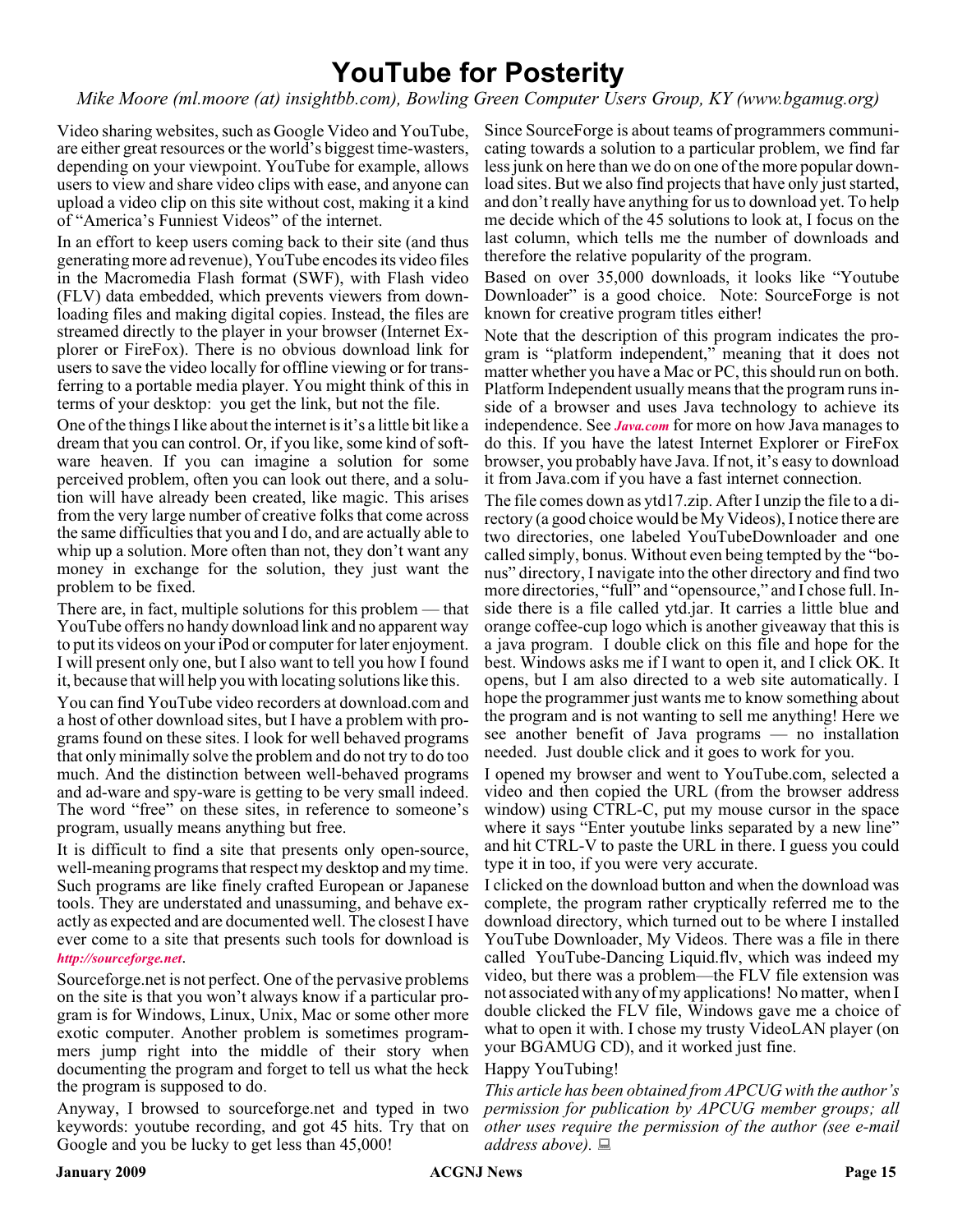## **TV Converter Box Notes**

*Mike Morris (twriterext (at) gmail.com), Front Range PC Users Group, CO (www.frpcug.org)*

Regarding video (and audio) hardware, I have to admit to being an Old Analog Guy (the acronym = OAG and is pronounced "ogre"). I have 2 old analog TV's. I don't intend to buy a new HDTV until they both quit working. I don't intend to sign up for satellite or cable TV. I don't, actually, watch very much TV (or movies), and I am not interested in computer games. For the "Digital TV Transition" coming in February 2009, a TV converter box is the solution for me; especially now that I have my two \$40 coupons. The question is, which converter to buy?

There are 52 DTV converter box models from 33 manufacturers listed on the enclosure that came with my converter box coupons (and many more listed on the website provided at the end of this article). Not all converters are equal. It is still "Buyer Beware," so you need to decide what features and specs you want (and/or don't want), and then check the specs of each unit carefully. Perhaps there are a few others like me, who are considering buying a converter box. For my fellow OAG's (male or female), I have collected links to information on 6 of the converters that I will share with you.

Do check prices, with reputable online sellers and with your local big box or electronics store. Prices vary widely. I have picked some prices in order to provide an approximation of the "MSRP (Manufacturer's Suggested Retail Price)".

*Channel Master CM-7000*: A recent price: \$79.99 (less \$40 coupon). Exact phrase Google search: 3860 hits. A few of those pages were investigated. One with information and specifications is Channel Master 1. Channel Master is part of Andrew Corporation (known for its antennas, among other things), which is now part of CommScope. The CommScope HQ are in North Carolina. For more information on these companies and their products, connect to CommScope (*<http://www.commscope.com/company/eng/index.html>*).

Check out the discussion of this unit on AV Science Forum (*<http://www.avsforum.com/>*): (This is part of a message posted in March of 2008.) "The specifications on page 2 of the information sheet: Demodulator input for 1080i, 720p, 480i, and 480. Video output is 480i ONLY. 480i is Standard Definition DTV only. The CM-7000's claim to "Get Free HDTV Without Monthly Fees" is inaccurate."

*Echostar TR-40*: A recent price: Unofficially, \$40, which means, effectively, free with the coupon. Exact phrase Google search: 10,100 hits. Lots of information on this unit on the AfterDawn website (*<http://www.afterdawn.com/>*). This website also provides comparisons to other similar units.

*Digital Stream D2A1D110/20*: A recent price: \$69.99 (less \$40 coupon). Exact phrase Google search: 2 hits, plus 2 ads. None of the links from the Google search provided information on the model number listed above. There are four other Digital Stream model numbers listed in coupon enclosure, one of which is described at Solid Signal.com (*<http://www.solidsignal.com/>*).

*GE 22729*: A recent price: \$79.99 (less \$40 coupon) Exact phrase Google search: 39,200 hits. For (limited) specs see *[www.afterdawn.com/hardware/product\\_details.cfm/4895/ge\\_22729](http://www.afterdawn.com/hardware/product_details.cfm/4895/ge_22729)*.

*Insignia NS-DXA1*: A recent price: \$59.99 (less \$40 coupon). Exact phrase Google search: 44,700 hits. Check information on World-Wide TV-FM DX Association website *[http://www.wtfda.org/index.php?option=com\\_content&task=view&id=](http://www.wtfda.org/index.php?option=com_content&task=view&id=114&Itemid=43) 114&Itemid=43*. There is also a detailed CNET review: *[www.cnet.com/1770-5\\_1-0.html?query=Insignia+NS-DXA1&tag=srch](http://www.cnet.com/1770-5_1-0.html?query=Insignia+NS-DXA1&tag=srch)*

From the spec sheet: "(This unit)...displays digital TV at standard-definition (480i) screen resolution."

*Magnavox TB-100MG9*: A recent price: \$79.99 (less \$40 coupon). Exact phrase Google search: 999 hits. You will find some information on this unit at Solid Signal.com. There is also a discussion of this product on the AV Science Forum.

*RCA DTA 800A*: A recent price: \$49.99 (?) (less \$40 coupon). Exact phrase Google search: 412 hits. There are two versions of this product: the 800A and the 800B. The difference is the tuner manufacturer. For more information on this, connect to the AV Science Forum; scroll down to posting #39.

Remember this acronym, courtesy of the late Robert Heinlein (Science Fiction author): TANSTAAFL. That translates to "There Ain't No Such Thing As A Free Lunch." If you have decided to stay with your old analog TV, and you do not plan to sign up for satellite or cable TV, then you must do your homework in order to find the right product before spending your hard-earned money on a converter box.

Remember also that the word "converter" has real meaning in this context. The converter box is converting an HDTV signal into something an old analog TV can display. That "something an old analog TV can display" is definitely NOT HDTV (no matter WHAT the advertisements say).

You will likely find one other obvious difference between using your old analog TV to receive analog broadcasts, and using your old analog TV with a converter box. If you tuned (or tried to tune) to a distant station with your old analog TV, you would get a terrible picture (lots of noise, etc.). With the converter box, you simply won't know a weak station is even there. You need a strong signal — the converter boxes have a "threshold" effect. With a strong signal, everything looks good. With a weak signal, you get a black screen. So, when you are setting up your converter box and TV, you may want to move your antenna (or Rabbit Ears) around to get the maximum strength signal possible.

For more information on digital TV, connect to this Wikipedia article *<http://en.wikipedia.org/wiki/HDTV>*. For more information on the TV Converter Box Coupon Program, connect to: *<https://www.dtv2009.gov>*. For an up-to-date list of qualifying products, see : *[https://www.ntiadtv.gov/cecb\\_list.cfm](https://www.ntiadtv.gov/cecb_list.cfm)*

*This article has been obtained from APCUG with the author's permission for publication by APCUG member groups; all other uses require the permission of the author (see e-mail address above).*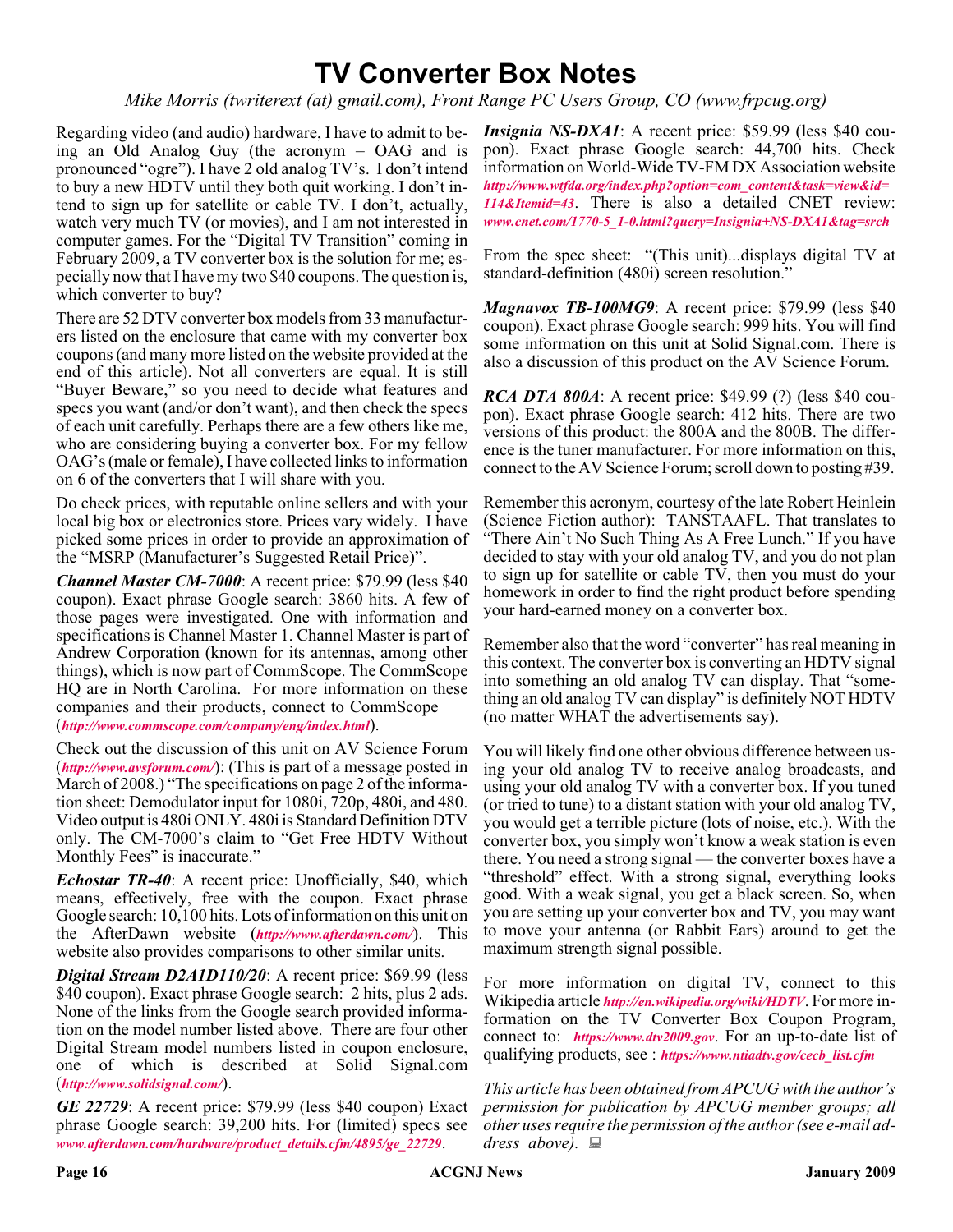## **The New, the Best, and the Worst**

*Pim Borman (swipcug(at)gmail.com), SW Indiana PC Users Group (<http://swipcug.apcug.org>)*

#### **Picasa web album**

In June I took a brief vacation with son Mike and cocker spaniel Bonnie, touring scenic central West Virginia. We visited the stark rock outcropping known as Seneca rocks, admired the amazing 110-meter steerable radio telescope at the green bank national radio astronomy observatory, and found carnivorous plants in their natural habitat in the cranberry glades botanic area. Together we took over 400 pictures that we culled down to 60-some upon our return. It is often said that the secret of great photographers is that they take hundreds of pictures but save only the one or two best ones. Nobody ever mentions how hard it is to pick out those few winners!

I decided to try and upload the best pictures to an online free photo album. I was already familiar with Flick'r, but I decided to try the Google-Picasa web album instead. Picasa is an excellent simple photo editor and it gives direct access to the online album. The album allows 1Gb of storage, enough for some 4000 pictures, and you can get even more for a small fee.

Since I already had a Google email account, setting up the web album was easy, using the same user name and password. On the site you set up separate albums (folders) to store pictures in separate categories. I created a new album for my pictures and prepared to upload them. After some trial and error I found it easiest to first assemble the captioned pictures in a Picasa album on my pc and then to upload them all at once to the web album. Once the pictures are uploaded you can add more or delete mistakes, move them into the desired order, and add or change captions. By default, the photos are converted to optimum size for display on a computer screen, but there are options for larger (up to 20mb) or smaller file sizes.

Once the album has been installed it is ready to be shared with the rest of the world. You may choose to make your photos public, or keep them private, accessible only to those you share the URL with. The view album page shows large thumbnails of the photos. They can be viewed individually or as a slide show. The view map button brings up Google maps where you can indicate where you took your pictures. The Organize and Edit captions buttons are self-explanatory. A new features link at the top of the page leads to the latest features added. It is now possible to upload videos from Picasa to your web album. That might be preferable to YouTube, unless you want the whole world to admire your movie.

The web album displays the URL of your album site as the address itself or as a short paragraph of html code that you can insert on your web site. Either way, it is best to copy and paste the information since the URL tends to be lengthy and confusing. My vacation pictures are located at *[picasaweb.google.com/swipcug/westvirginiavacationjune2008?Authkey](http://picasaweb.google.com/swipcug/westvirginiavacationjune2008?Authkey=kovcoyrboay) =kovcoyrboay*.

To do your correspondents a favor you should convert the URL with SNIPURL (*<http://snipurl.com>*) or TINYURL (*<http://tinyurl.com>*) to a simpler address, such as http://snipurl.com/pimspix. If you have never done that before, you'll find it easy to do. Go to http://snipurl.com (or the TINYURL site) and paste the URL of your album in the box. Specify an easy-to-remember nickname (such as "Pimspix," but only available in SNIPURL) and "snip it!" the shortened URL (http://snipurl.com/pimspix) will be shown and copied to your clipboard, ready to be pasted in your message.

#### **Gathering CLOUDS**

My experience with setting up a photo album "somewhere up there" is a typical example of the current trend towards "cloud" computing. Almost since the beginning of the world wide web we have been using online search engines that access indexed information stored "somewhere up there." Many of us have changed from our pc-based email programs to online programs, such as Yahoo or Google Mail, that store our email correspondence on computers "somewhere up there."

The push is now to extend cloud computing to office suites. Instead of using expensive MS Office we can use Google docs and conduct our administrative activities online, with the option of sharing our work with colleagues far away. Microsoft, always ready to recognize good ideas after others first thought of them, is moving versions of its office suite online under the "live" banner. Others are jostling to join the crowd.

If this trend continues and spreads to other computer activities, our operating systems, whether windows, Mac, or Linux, will become less and less important. The functions of the operating system will be taken over by browsers. To those of us using multiple operating systems, such as Windows and Linux, we already find that it makes no difference if we use Firefox in Windows or Linux. Similarly, Picasa is Picasa and my new web album is the same no matter how I access it.

So far, that all sounds good. But gathering clouds threaten to bring rain. If everybody is going to use the Internet almost all the time, the current Internet infrastructure will not be able to keep up. There will be a need for millions of additional servers and drastically increased connection speeds.

The computer industry is aware of that. According to the Economist (May 24, 2008) Microsoft is building a new \$500 million data center near Chicago. It will require 3 electrical substations with a total capacity of almost 200 megawatts. Google is said to have 3 dozen data centers with an estimated million individual servers. More and more these extensive data centers are being built in out-of-the-way places near sources of low-cost power, even in Iceland with cheap geothermal power. With all this power consumption computers are becoming a major source of global warming.

To increase transmission speeds the industry is eying the airwave bands that will be freed up in February when analog TV will be phased out. There are so-called white spaces between the frequency bands assigned to TV broadcasts, and tech companies want to use those buffer zones for lightning-fast data transmissions. Initial tests show that it might wipe out nearby HDTV broadcasts, but they keep working at it. (Scientific American, June 2008)

The computer revolution has just begun!

*This article has been provided to APCUG by the author solely for publication by APCUG member groups. All other uses require the permission of the author (see e-mail address above).*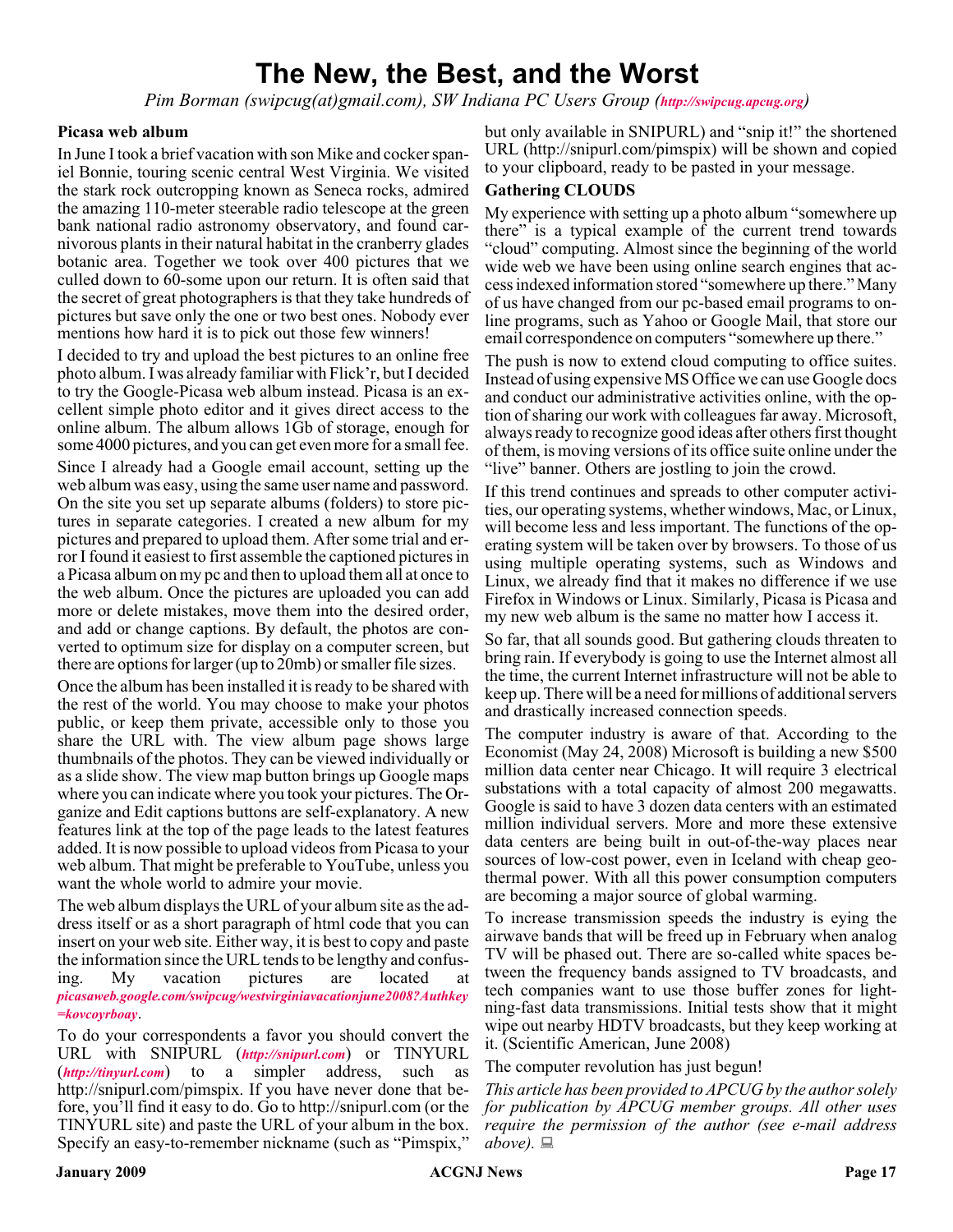#### **C/C++ Programming**

*Bruce Arnold (barnold@ieee.org)*

#### *<http://home.earthlink.net/~barnold2002/Acgnj/index.html>*

This group is devoted to programming languages in general and  $\tilde{C}$ ,  $\tilde{C}$ ++, and  $\tilde{C}$ ++ for Windows programming in particular. Each month a small but hopefully useful program (complete with source code) is presented for discussion.

*December*: I presented a program inspired by Mike Redlich at the Java SIG meeting. The idea is to create an application that will send out emails in a batch process. It's called "Bmailer" which is short for "Bulk e-Mailer". The program takes as input two previously prepaired files. The first is a text file with a list of the recipients email addresses. The list could be hundreds of addresses long. The second is a template text file that will be sent to each recipient. When the "Send Mail" button is clicked, the application starts sending out the emails to the given SMTP provider. Since some providers don't allow high speed batch processing, an optional 30 second delay is provided between outputs.

Our *[download site](http://home.earthlink.net/~barnold2002/Acgnj/Download.htm)* has code and programs from most meetings.

*Our next meeting January 20.*

#### **Main Meeting**

#### *<http://www.acgnj.org/groups/mainmeet.html>*

*Mike Redlich (mike@redlich.net*)

*December 5*: Care & Feeding of iPhones (You too can have a book of bills) by Dave Mara (or Apple Store)

*January 2*: CANCELLED.

*February 6*: To be announced. ■

#### **Layman's Forum**

*Matt Skoda (som359@aol.com)*

*<http://www.acgnj.org/groups/laymans.html>*

*We meet on the second Monday of the month* (no meetings in July and August) to discuss issues of interest to novice users or those who are planning to get started in computing. Watch our Web page for updates and announcements.  $\Box$ 

#### **LUNICS (Linux/Unix)**

*Andreas Meyer (lunics@acgnj.org)*

*<http//www.acgnj.org/groups/lunics.html>*

LUNICS is a group for those who share an interest in Unix and similar operating systems. While we do quite a bit with Linux, we've also been known to discuss Solaris and BSD too. We generally meet on the first Monday of the month at 8 PM at the Scotch Plains Rescue Squad. See the web page for directions and more information. *Our next meeting January 5.*

#### **Web Dev**

#### *Evan Willliams (tech@evanwilliamsconsulting.com)*

This SIG is an open forum for all Website Development techniques and technologies, to encourage study and development of web sites of all kinds. All languages will be considered and examined. Anyone interested please contact the Chairperson. The current project is a CMS for the club. Anyone interested in starting a new project, come to the meeting and announce / explain. Provide as much detail as possible. WebDev should be an all-encompasing development and examination forum for all issues, applications, OS, languages and systems one can use to build Websites. We currently have two Web dev languages .NET and Java as SIGs but the other langages and OS need to be investigated, examined and tested; Windows, Linux, UNIX, DEC, Vax, HP etc. Intel-PC, Motorola-MAC etc.

*Our next meeting January 14.*

#### **Java**

*Mike Redlich (mike@redlich.net)*

#### *<http://www.javasig.org>*

The Java Group covers beginner, intermediate, and advanced level Java programming. Primary focus is on developing useful/practical applets and applications, but can include topics such as Java I/O, JavaBeans, Reflection, object-oriented programming and software design issues.

*December*: This month's meeting demonstrated how to develop a small mail merge application using your favorite backend database and the JavaMail API. You may already be familiar with this technique using Microsoft Office applications. I have already used this application to send you personalized e-mail announcements using my Java Users Group MySQL database. We will review the entire mail merge application with the main focus being the JavaMail API including how to send e-mail with both regular text content and attachments.

*Our next meeting January 13.*

#### **Investment Software**

*Jim Cooper (jim@thecoopers.org)*

#### *[http://www.acgnj.org/groups/sig\\_investment.html](http://www.acgnj.org/groups/sig_investment.html)*

The Investment SIG continues with presentations on how to use analysis programs TC2000 and TCNet. Large charts are presented on our pull down screen and illustrate the application of computer scans and formulas to find stocks for profitable investments. Technical analysis determines buy points, sell points and projected moves. Technical analysis can also be used on fundamentals such as earnings, sales growth, etc. We're no longer focusing on just Telechart -- if you are using (or interested in) Tradestation, eSignal, VectorVest -- or just in learning how to select and use charting and technical analysis, come join us !!

*Our next meeting: January 8.*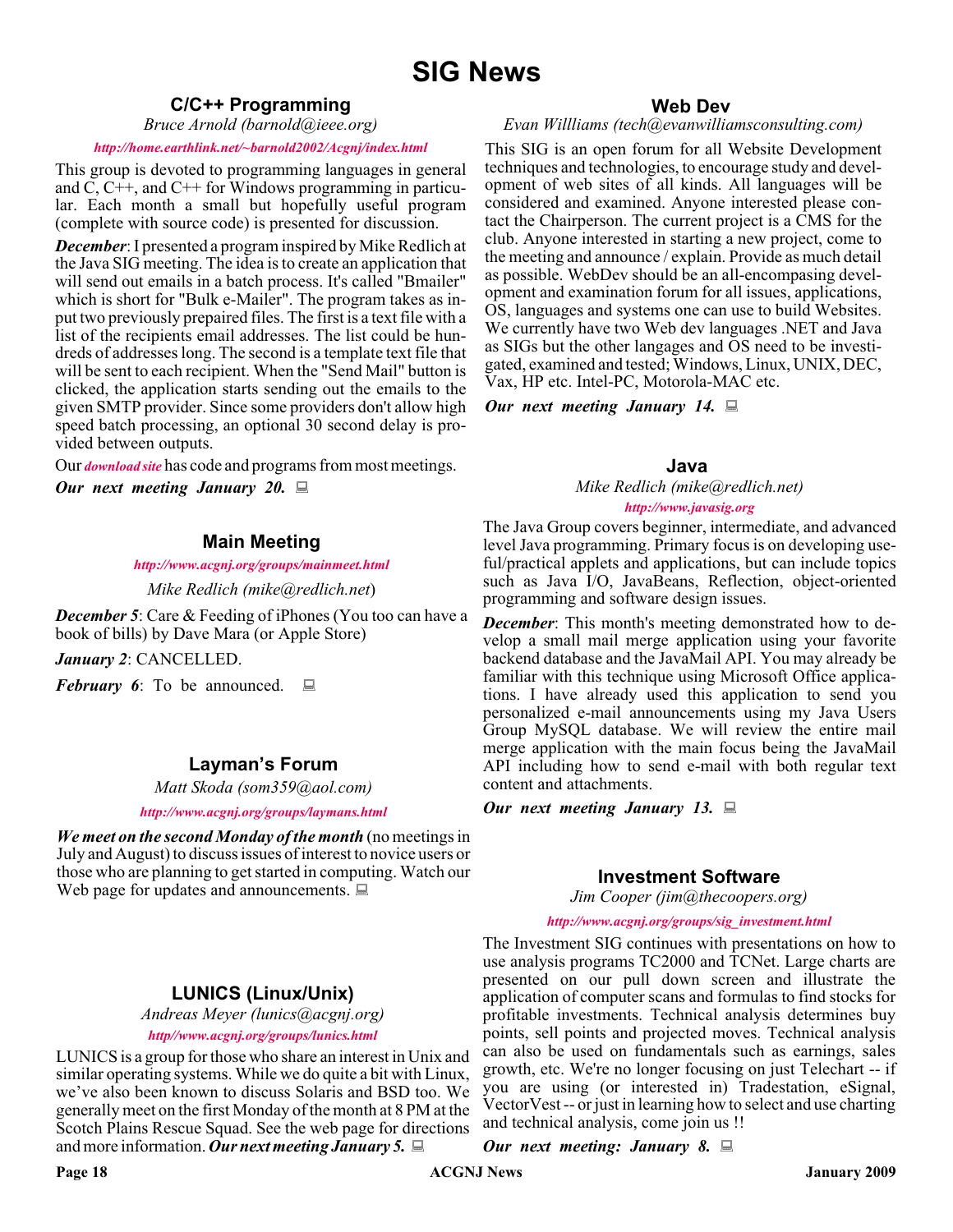

*The newly elected Board Members: Paul Syers (Vice President), Michael Redlich (President), Donald McBride (Director), Bill Farrell (Director), Malthi Masurekar (Treasurer), David McRichie (Director), Lenny Thomas (Director). Not in photo Mark Douches (Secretary).*

#### **SIG News**, *continued*

#### **Window Pains**

*John Raff (jraff@comcast.net)*

*<http://www.acgnj.org/groups/winpains.html>*

Our intent is to provide members with Windows oriented application discussions, Microsoft and Linux style. Presentation to be directed to more heavy technological level of attendee, although newbies are welcomed.

*December 19*: Meeting cancelled due to bad weather.

*January 16*: Evan Williams, WEB 3.0: Collaborating on the global market using open sourcetools and technology.  $\Box$ 

#### **FireFox Activity**

*Firefox@acgnj.org*

#### **NJ Gamers**

*Gregg McCarthy (greggmc@optonline.net)*

This SIG is intended to be an open forum for **all** FireFox and Mozilla techniques and technologies, to encourage the study and development of web sites of all kinds. All the browsers will be considered and examined. All are encouraged to "think out of the box" about new web site design. All members and guests are invited to check out the design concepts and voice their opinion. *Our next meeting January 19.*

*<http://www.NJGamers.com>*

*[www.lanparty.com](http://www.lanparty.com)*

**The next Friday Night Frag will be January 9, 6 p.m. to Saturday 12 noon — 18 hours for 5 bucks!** BYOC - Bring your own computer

BYOF - Bring your own food.

and if you don't like sitting on metal chairs... BYO chair!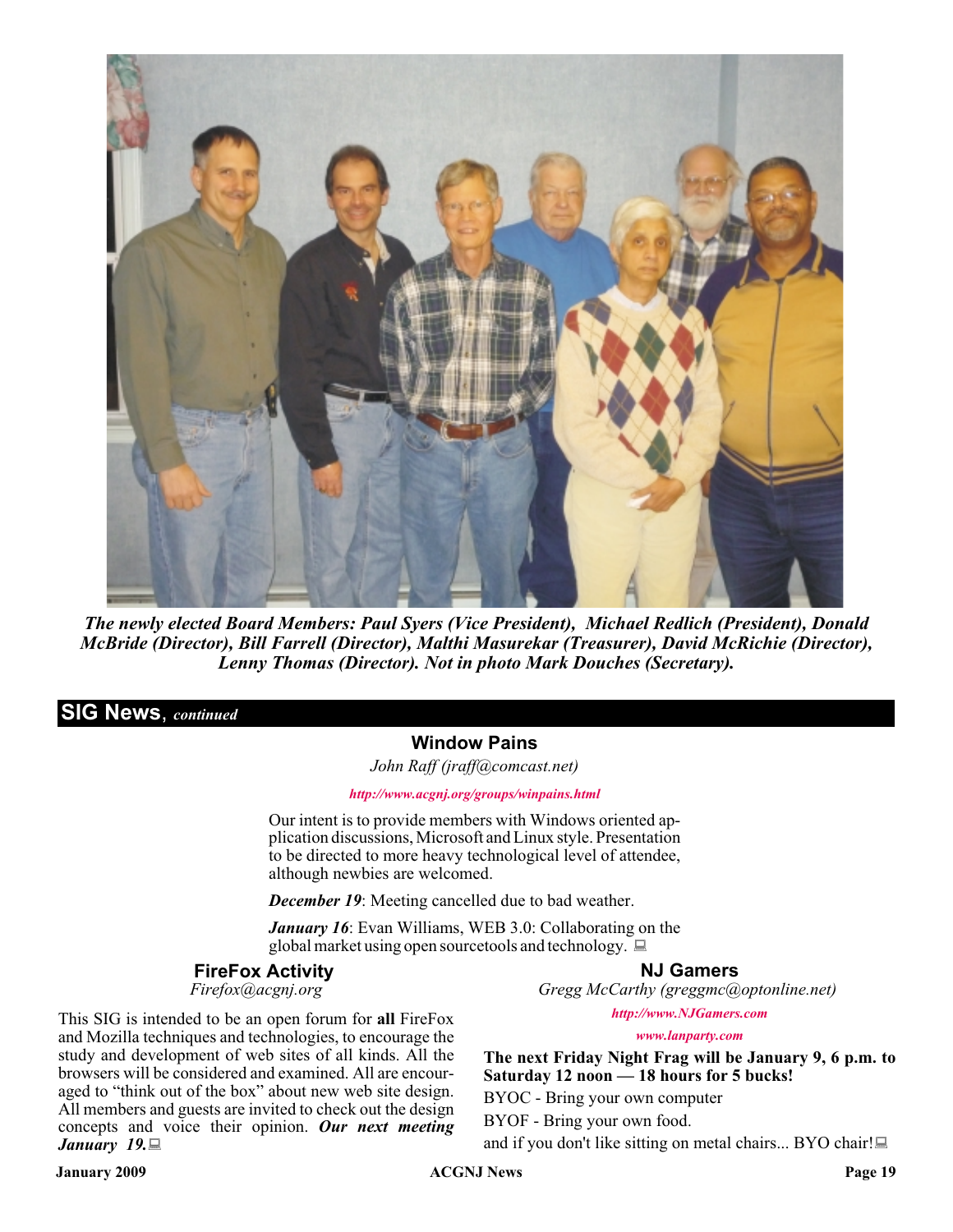## **Guru Corner**

If you need help with any of the technologies listed below, you can call on the person listed. Please be considerate and ca

### **Discount Computer Magazine Price List**

**As described by the DealsGuy**

 $1 \text{ yr}$   $2 \text{ yr}$   $3 \text{ yr}$ 

| ll before 10 PM.             |                          |              |                                                                                                                            |         |       |       |
|------------------------------|--------------------------|--------------|----------------------------------------------------------------------------------------------------------------------------|---------|-------|-------|
|                              |                          |              | <b>Computer Games</b>                                                                                                      | \$10.95 | 20.95 | 29.95 |
|                              | <b>Software</b>          |              | <b>Computer Gaming World</b>                                                                                               | 14.95   | 28.95 | 41.95 |
| <b>HTML</b>                  | Mike Redlich             | 908-246-0410 | Computer Shopper1                                                                                                          | 16.97   | 32.95 | 47.95 |
|                              |                          |              | Dr. Dobbs Journal                                                                                                          | 15.95   | 30.95 |       |
|                              | Jo-Anne Head             | 908-769-7385 | Mac Addict                                                                                                                 | 10.97   |       |       |
| ColdFusion                   | Jo-Anne Head             | 908-769-7385 | Mac Home Journal                                                                                                           | 15.97   | 29.97 |       |
| <b>CSS</b>                   | Frank Warren             | 908-756-1681 | Mac World                                                                                                                  | 12.95   |       |       |
|                              |                          |              | Maximum PC                                                                                                                 | 9.95    | 18.95 | 27.95 |
|                              | Jo-Anne Head             | 908-769-7385 | Microsoft System Journal                                                                                                   | 21.95   | 39.95 |       |
| Java                         | Mike Redlich             | 908-246-0410 | PC Gamer                                                                                                                   | 12.95   |       |       |
| $C++$                        | <b>Bruce Arnold</b>      | 908-735-7898 | PC Magazine (22/44/66 Issues)                                                                                              | 25.97   | 48.95 | 68.95 |
|                              | Mike Redlich             | 908-246-0410 | PC World                                                                                                                   | 16.95   |       |       |
|                              |                          |              | Wired                                                                                                                      | 6.00    | 12.00 | 17.00 |
| ASP                          | Mike Redlich             | 908-246-0410 | These prices are for new subscriptions and renewals. All or-                                                               |         |       |       |
| Perl                         | John Raff                | 973-560-9070 | ders must be accompanied by a check, cash or Money Order.<br>Make payable to Herb Goodman, and mail to:                    |         |       |       |
|                              | Frank Warren             | 908-756-1681 | Herb Goodman, 8295 Sunlake Drive, Boca Raton,                                                                              |         |       |       |
| XML                          | Mike Redlich             | 908-246-0410 | FL 33496<br>Telephone: 561-488-4465, e-mail: hgoodman@prodigy.net                                                          |         |       |       |
| Genealogy                    | Frank Warren             | 908-756-1681 | Please allow 10 to 12 weeks for your magazines to start. For                                                               |         |       |       |
| Home Automation Frank Warren |                          | 908-756-1681 | renewals you must supply an address label from your pres-<br>ent subscription to insure the correct start of your renewal. |         |       |       |
|                              | <b>Operating Systems</b> |              | As an extra service I will mail a renewal notice about 4                                                                   |         |       |       |
| Windows 3.1                  | Ted Martin               | 732-636-1942 | months prior to their expiration date. I carry more than 300<br>titles at excellent prices — email for prices. $\Box$      |         |       |       |
|                              |                          |              |                                                                                                                            |         |       |       |

## **ACGNJ MEMBERSHIP APPLICATION**

Sign up online at http://www.acgnj.org/membershipApplication.html and pay dues with PayPal.

|                                                                                                                                                                                                                               | <b>US/CANADA</b> | <b>FAMILY OF MEMBER</b>               | Dues  | <b>FOREIGN</b> | <b>STUDENT</b> | <b>SENIOR CITIZEN</b> |
|-------------------------------------------------------------------------------------------------------------------------------------------------------------------------------------------------------------------------------|------------------|---------------------------------------|-------|----------------|----------------|-----------------------|
| 1 Year                                                                                                                                                                                                                        | \$25             | (No Newsletter)<br>\$10               |       | \$55           | \$20           | (Over 65)<br>\$20     |
| 2 Years                                                                                                                                                                                                                       | \$40             |                                       |       |                |                |                       |
| 3 Years                                                                                                                                                                                                                       | \$55             |                                       |       |                |                | \$45                  |
| Mail this application and your check to:<br>AMATEUR COMPUTER GROUP OF NEW JERSEY, INC., P.0. BOX 135, SCOTCH PLAINS, NJ 07076                                                                                                 |                  |                                       |       |                |                |                       |
|                                                                                                                                                                                                                               |                  | ■ New Member Renewal ■ Address Change |       |                |                |                       |
| First Name                                                                                                                                                                                                                    |                  |                                       |       | Last Name      |                | Phone                 |
| Mailing Address                                                                                                                                                                                                               |                  |                                       |       |                |                | E-Mail                |
| City <b>Communication</b>                                                                                                                                                                                                     |                  |                                       | State | Zip            |                | URL                   |
| The contract of the second state of the state of the state of the state of the state of the state of the state of the state of the state of the state of the state of the state of the state of the state of the state of the |                  |                                       |       |                |                |                       |

What topics would you like to see covered at club meetings?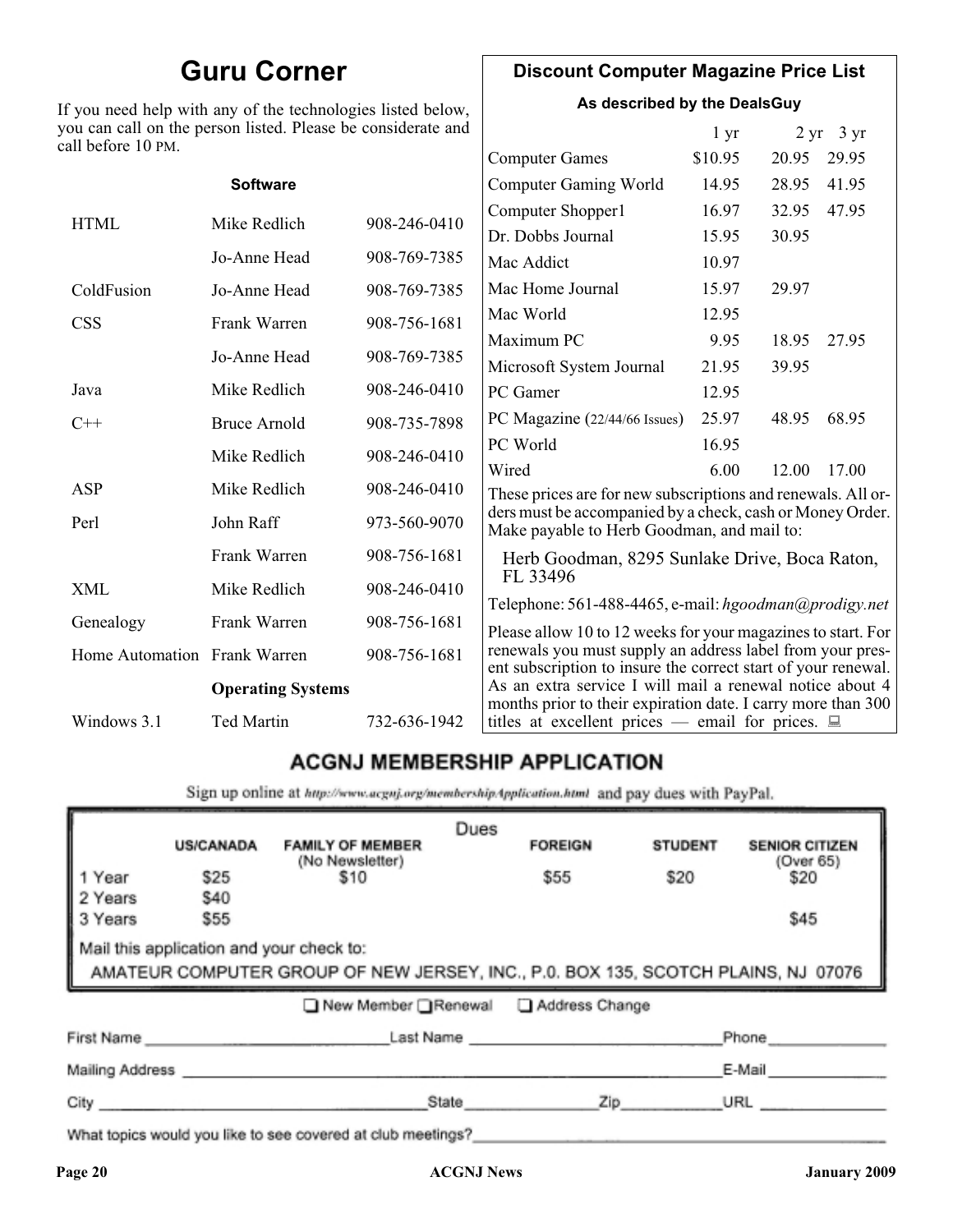| <b>Other Local Computer Groups</b>                                                                                                                                             |                                                                                                                                                           |                                                                                                                                                                      |  |  |
|--------------------------------------------------------------------------------------------------------------------------------------------------------------------------------|-----------------------------------------------------------------------------------------------------------------------------------------------------------|----------------------------------------------------------------------------------------------------------------------------------------------------------------------|--|--|
| <b>Princeton Macintosh User Group:</b> 7:15 pm 2nd<br>Tuesday, Jadwin Hall, A-10, Washington Rd,<br>Princeton, $(609)$ 252-1163, www.pmug-nj.org                               | Linux Users Group in Princeton: 7 pm, 2nd<br>Wednesday, Lawrence Branch Mercer Library,<br>Rt#1 & Darrah Lane, Lawrence NJ<br>http://www.lugip.org        | <b>New York PC:</b> 3rd Thurs, 7 pm, PS 41, 116 W<br>11th St. For info call hotline, (212) 533-NYPC,<br>http://www.nypc.org                                          |  |  |
| <b>Computer Education Society of Philadelphia:</b><br>Meetings & Workshops at Jem Electronics, 6622<br>Castor Ave, Philadelphia PA. www.cesop.org/                             | <b>Brookdale Computer Users Group:</b> 7 pm, 3rd<br>Friday, Brookdale Community College, Bldg<br>MAN Rm 103, Lincroft NJ. (732)-739-9633.<br>www.bcug.com | NJ Macintosh User Group: 8 pm, 3rd Tuesday,<br>Allwood Branch Library, Lyall Rd, Clifton NJ.<br>(201) 893-5274 http://www.njmug.org                                  |  |  |
| PC User Group of So. Jersey: 2nd Mon., 7 pm,<br>Trinity Presb. Church, 499 Rt 70 E, Cherry Hill,<br>NJ. L. Horn, (856) 983-5360<br>http://www.pcugsj.org                       | Hunterdon Computer Club: 8:30 am, 3rd Sat,<br>Hunterdon Medical Center, Rt 31, Flemington NJ.<br>www.hunterdoncomputerclub.org (908)<br>995-4042.         | NY Amateur Computer Group: 2nd Thurs, 7<br>pm, Rm 806 Silver Bldg, NYU, 32 Waverly Pl,<br>NYC http://www.nyacc.org                                                   |  |  |
| <b>Morris Micro Computer Club:</b> 7 pm 2nd Thurs.,<br>Morris County Library, Hanover Ave, Morristown<br>NJ, (973) 267-0871.<br>http://www.morrismicro.com                     | Central Jersey Computer Club: 8 pm, 4th Fri-<br>day, Rm 74, Armstrong Hall, College of NJ. Rich<br>Williams, (609) 466-0909.                              | NJ PC User Group: 2nd Thurs, Monroe Rm at<br>Wyckoff Public Library, 7 pm. Maureen Shannon,<br>(201) 853-7432, www.njpcug.org                                        |  |  |
| <b>Philadelphia Area Computer Society: 3rd Sat, 12</b><br>noon Main Meeting, groups 8 am-3 pm. Upper<br>Moreland Middle School, Hatboro PA. (215)<br>764-6338. www.pacsnet.org | <b>NJ Computer Club:</b> 6:15 pm, 2nd Wednesday ex-<br>cept Jul & Aug, North Branch Reformed Church,<br>203 Rt 28, Bridgewater NJ. http://www.njcc.org    | Princeton PC Users Group: 2nd Monday,<br>Lawrenceville Library, Alt Rt 1 & Darrah Lane,<br>Lawrenceville, Paul Kurivchack (908) 218-0778,<br>http://www.ppcug-nj.org |  |  |

# **Classified**

**FREE TO MEMBERS**. Use our classified ads to sell off your surplus computer stuff. Send copy to Classified, ACGNJ NEWS, P.O. Box 135, Scotch Plains NJ 07076 or e-mail to the editor, *bdegroot@ptd.net*. Classified ads are free to members, one per issue. Non-members pay \$10. Send check payable to ACGNJ Inc. with copy. Reasonable length, please.



Member of The Association of

Personal Computer User Groups

**Jan 31-Feb 1**: Meadowlands Expo Center Secaucus

#### *<http://www.apcug.net>*

#### **Directions to Meetings at Scotch Plains Rescue Squad, 1916 Bartle Ave., Scotch Plains NJ**

#### **From New York City or Northern New Jersey**

Take Route 1&9 or the Garden State Parkway to US 22 Westbound.

#### **From Southern New Jersey**

Take Parkway north to Exit 135 (Clark). Stay on left of ramp, follow circle under Parkway. Bear right to Central Avenue; follow to Westfield and under RR overpass. Left at light to North Avenue; follow to light in Fanwood. Right on Martine (which becomes Park Ave). Right on Bartle Ave in middle of shopping district.Scotch Plains Rescue Squad (2-story brick) is located on the right. Do not ing. park in the row next to the building — you'll be towed.

#### **From I-78 (either direction)**

Take exit 41 (Scotch Plains); follow signs to US 22. Turn right at mile past Terrill Road and immediately past the overpass. Exit onto light at bottom of hill and use overpass to cross Rt. 22. Follow US 22 Park Avenue South and follow the directions above to the Rescue Westbound directions.

#### **Radio and TV Programs**

**Computer Radio Show**, WBAI 99.5 FM, NY, Wed. 8-9 p.m.

**Software Review,** The Learning Channel, Saturday 10-10:30 p.m.

**On Computers**, WCTC 1450 AM, New Brunswick, Sunday 1-4 p.m. To ask questions call (800) 677-0874.

**PC Talk**, Sunday from 8 p.m. to 10 p.m., 1210 AM Philadelphia. 1800-876-WPEN, Webcast at *<http://www.pctalkweb.net>*.

#### **MarketPro Shows**

#### *<http://www.marketpro.com/>*

**Jan 3-4**: Meadowlands Expo Center Secaucus

**Jan 17**: Edison Holiday Inn

#### **From US 22 Westbound**

Exit at Park Avenue, Scotch Plains after McDonalds on the right, diagonally opposite Scotchwood Diner on the left, immediately before the overpass. After exiting, turn left at the light and use overpass to cross US 22. Bear right at bottom of ramp to continue south on Park Avenue. Turn left at the second light (a staggered intersection). Scotch Plains Rescue Squad (2-story brick) is on the right. Do not park in the row next to the building — you'll be towed. We meet on the second floor, entering by the door at the right front of the build-

#### **From Western New Jersey**

Take US 22 Eastbound to the Park Avenue exit. The exit is about a Squad building.  $\Box$